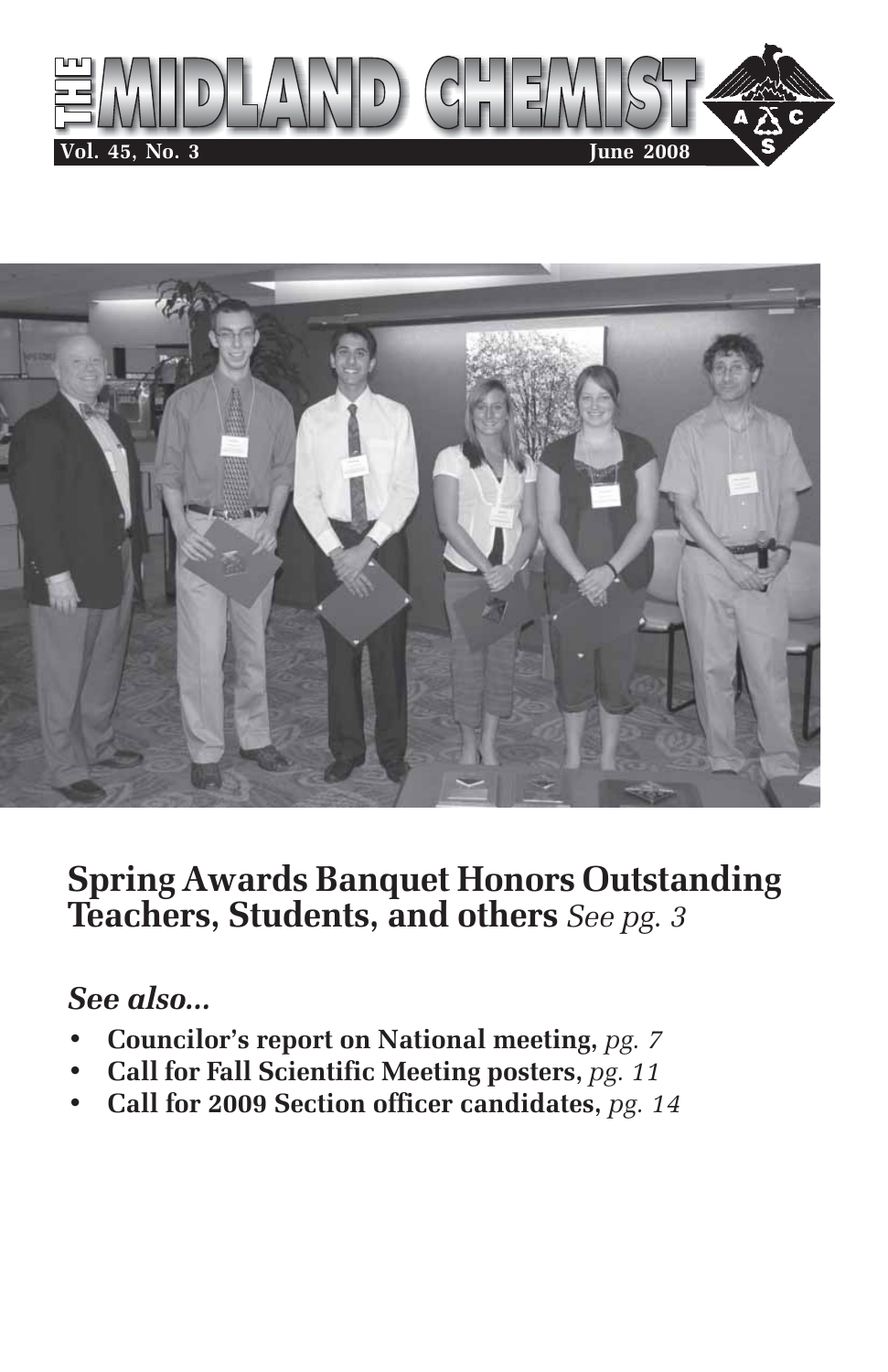

Volume 45, Number 3 June 2008

## *In this Issue ...*

| Chair-Elect Attends 2008 ACS Leadership Conference  12                    |  |
|---------------------------------------------------------------------------|--|
|                                                                           |  |
|                                                                           |  |
| Science Literacy Team Goes to Pittcon: How the 'Big Easy,' Since Katrina, |  |
|                                                                           |  |
| Community Organizations Co-sponsor 2008 Earth Day                         |  |
|                                                                           |  |
|                                                                           |  |
|                                                                           |  |
| Important Dates on the ACS Midland Section Calendar  26                   |  |
|                                                                           |  |

*The Midland Chemist* is published six times a year by the Midland Section of the American Chemical Society. American Chemical Society Midland Section PO Box 2695 Midland, MI 48641-2695 http://membership.acs.org/M/Midl

#### *Volunteer Staff*

| 989-832-7485                   |
|--------------------------------|
| $ann.birch@editech-mi.com$     |
|                                |
|                                |
| James R. Birch  Design, layout |
|                                |

Please submit all articles and photographs to the editor, Ann Birch. Instructions for article submission are on the Midland Section web site, as is contact information for other staff members. Authors can also contact Ann directly with any questions.

Neither *The Midland Chemist*, nor the Midland Section, nor the American Chemical Society assumes any responsibility for the statements and opinions advanced by contributors of or to *The Midland Chemist*.

© Copyright 2008 Midland Section of the American Chemical Society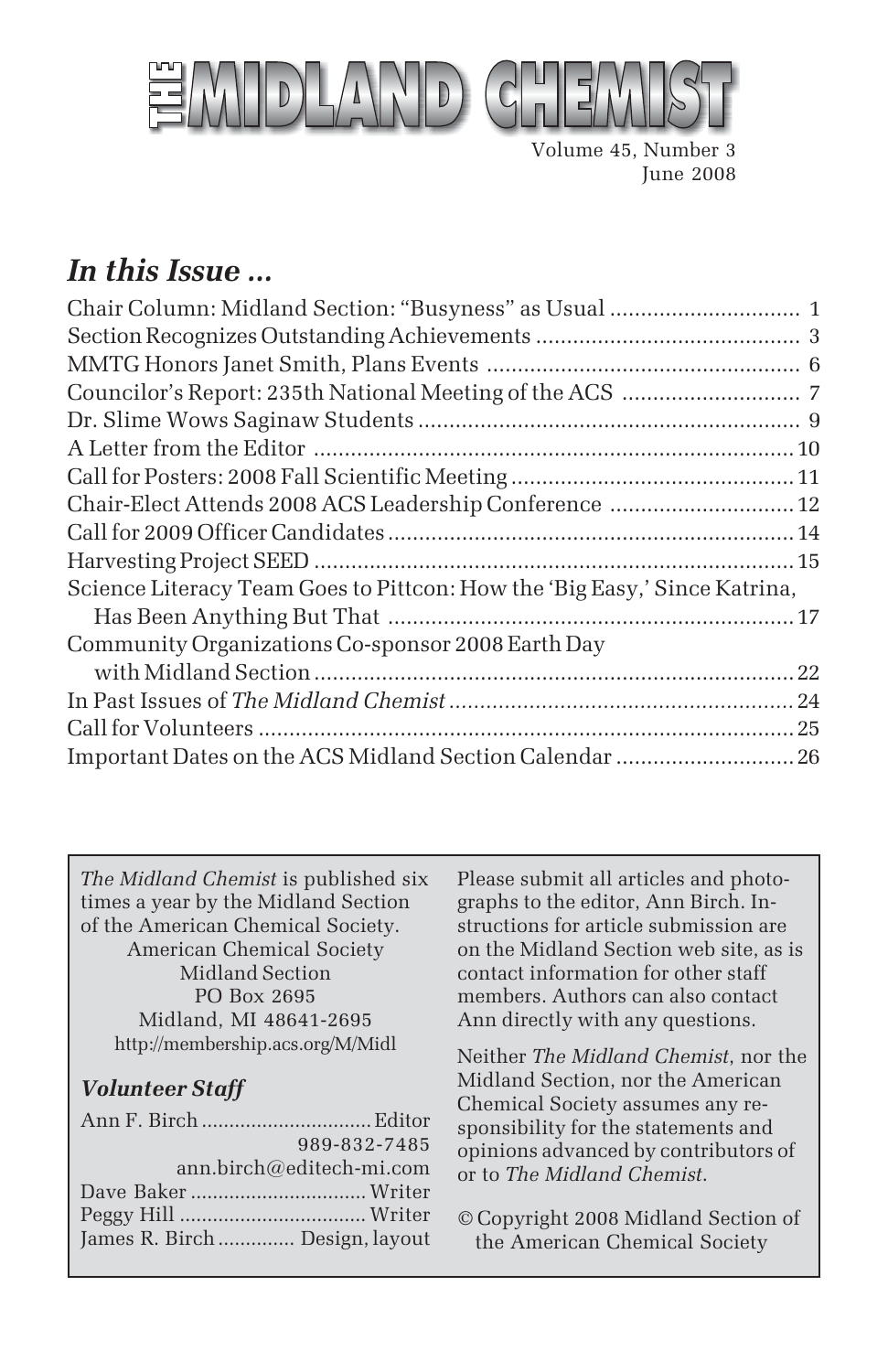# *Chair Column* **Midland Section: "Busyness" as Usual**

**T**he Midland Section has been very busy since I the last newsletter! I'd like to take the opportunity to briefly summarize our activities and thank our member volunteers. If you'd like to learn more about a particular event, please check out the articles in this and future issues of *The Midland Chemist*.

Our Science Literacy crew was invited to attend PITTCON to hold a training session for teachers from the New Orleans area. The session covered 16 hands-on experiments, taught to Louisiana and National teaching standards, and reached 25 teachers. I'd like to extend a very big thank you to John Blizzard, Angelo Cassar,



Dorie Yontz, Chair ACS Midland Section

Gretchen Kohl, and Gina Malczewski for taking on such a significant effort. They obviously had fun, but this program, without a doubt, required a lot of hard work and dedication, not to mention a week of their lives in service to the community, to science education, and to the Midland Section.

We held our annual Spring Science Education Recognition Dinner. Each year we recognize outstanding students and teachers from the Section's academic institutions, as well as outstanding volunteers from the community. I would like to extend our Section's gratitude to our Awards Committee members, Petar Dvornic, Steve Keinath, Minghui Chai, Jennifer Dingman, Steve Kaganove, Deb Mendrick, Pam Slavings, Mary Tecklenburg, and in particular Scott Gaynor, who chaired the Awards Committee this year, and Brad Fahlman, who will take over as chair next year. These folks work very hard to solicit nominations for our awards, select and notify the winners, and organize the annual banquet. I'd also like to extend appreciation to our nominators. Without this core group of people who took time and effort to write nomination packages for their peers and colleagues, we would not have a viable program.

Our annual Earth Day event was held in partnership with the Midland Center for the Arts. This year's theme was "Streaming Chemistry." We had a booth with facts about the earth's oceans, along with demonstrations involving water (water tornados, super-absorbent polymers, and surfacetreated sand). The Midland Section participated in an illustrated haiku competition as part of the National ACS "Chemists Celebrate Earth Day" celebration. Entries from three classrooms at Plymouth Elementary and Siebert Elementary were on display, and the winner has been entered in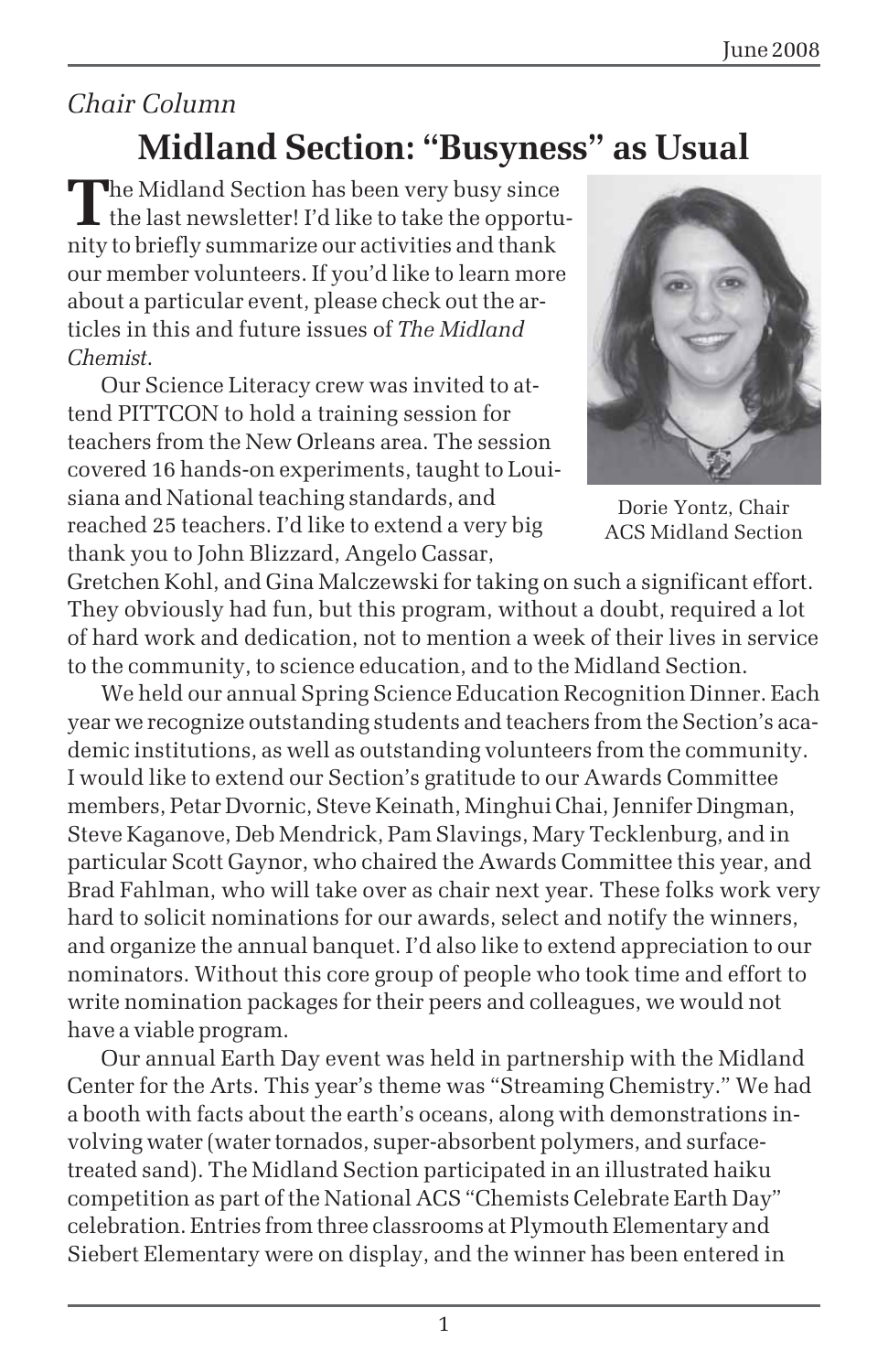the National contest. A big thank you to the organizers and volunteers who made our Section's participation possible: Gretchen Kohl (overall coordinator), Angelo Cassar, Dave Stickles, Gina Malczewski, Chen Wang, John Blizzard, Joan Sabourin, Pankaj Gupta (photographer), and Dee Strand (haiku contest) along with Dee's daughters Greta and Emily. I'd also like to thank our Earth Day partner, the MCFTA, and MCFTA contacts Bruce Winslow and Debbie Anderson in particular, for all of their efforts.

One additional note on Earth Day: Those of you who read the last issue of *The Midland Chemist* may have seen the letter to the editor about the board's discussions about a climate change speaker who opposes the view of human-induced global warming. I'd like to assure you that we have not arbitrarily opposed this view nor have we abandoned the issue. We decided to decouple the event from our Earth Day event in consideration of our co-sponsors, but we did not drop the idea permanently. Some folks on the board had concerns about whether we could use the ACS name in sponsorship of a seminar in opposition to the National ACS position statement\* and we needed time to investigate the matter. Towards that end, we dedicated an hour of our April board meeting to a discussion about the topic with leaders from National ACS. Dr. Chuck Kolb, current chair of the ACS Committee on Environmental Improvement; Dr. Bonnie Charpentier, current chair of the ACS Committee on Public Affairs and Public Relations; Glenn S. Ruskin, director of the ACS Office of Legislative and Government Affairs; and Ray Garant, assistant drector of the ACS Office of Legislative and Government Affairs joined us by teleconference. It appears that the best route forward is to hold a debate-style session. I personally was impressed with the detailed knowledge these folks had about the data on both sides of the issue, and I have hopes that they will be good resources to help us identify credible, affordable speakers from each position. This would be a great proposal topic for the Innovation Grant program mentioned in my last column. If you would like to get involved in planning a debate on climate change, please e-mail me (djyontz@dow.com).

\*For more information on the National ACS position statement on climate change, go to the Midland Section website (http://membership.acs.org/m/ midl/) where you will find a link.

Danie J. yontz

*See pg. 25 for the calls for volunteers.*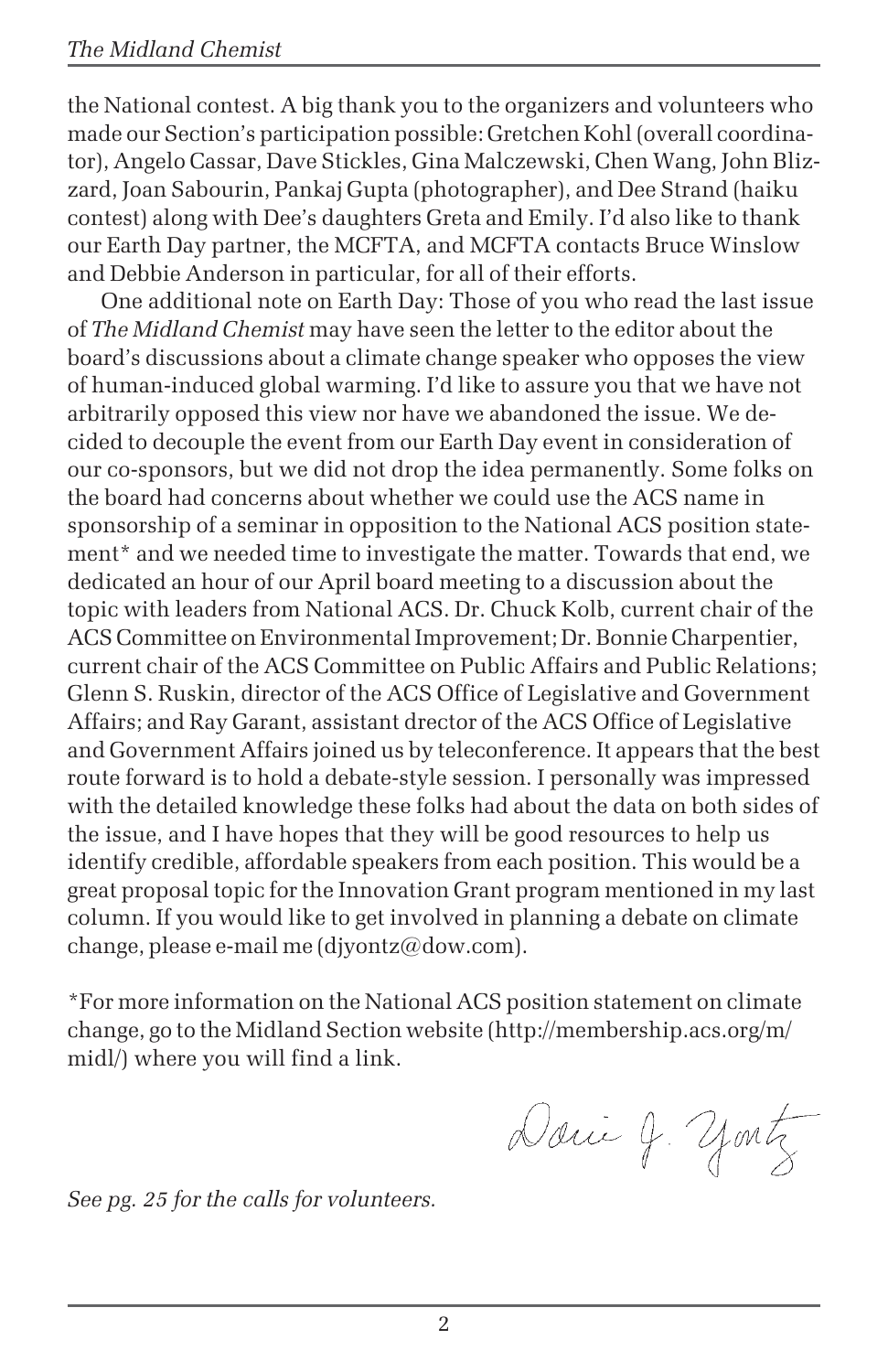# **Section Recognizes Outstanding Achievements**

*By Scott Gaynor Photos by Brad Fahlman*

**O**n April 23, 2008, the Midland Section of the American Chemical Society recognized students and educators throughout the Section's five county region (Bay, Gratiot, Isabella, Midland, and Saginaw counties) at its 17th Annual Spring Awards Banquet held at Dow Corning's Corporate Center in Auburn, MI. Dr. Thomas Lane, president-elect of National ACS and director of Global Science and Technology Outreach at Dow Corning, was on hand to help present the awards.

Local high school students who took the Chemistry Olympiad exam and performed well were recognized. They were: Alexander Carney (H.H. Dow), Matthew McCullough (H.H. Dow), Harsha Nahata (Heritage), Nilesh Raval (Heritage), Charles Baumer (John Glenn), Natasha Golder (Laker), David Maust (Laker), Ryan Lucas (Midland), and Adam Rule (Midland). Additionally, local high school students who were selected by their teachers as Outstanding High School Chemistry Students were presented certificates of achievement: Lyndsey Carter (Chesaning), Meagan Crofoot (Freeland), Justine Travis (Shepherd), Andrew Stockwell (Frankenmuth), Joan Fath (John Glenn), Nilesh Raval (Heritage), and Adam Rule (Midland). The Section presented awards to Outstanding College Chemistry Students,



*Chemistry Olympiad outstanding scorers: Tom Lane (ACS President-elect, presenter), Natasha Golder, Harsha Nahata, Matthew McCullough, Alexander Carney, Nilesh Raval, Ryan Lucas, Adam Rule, and Bob Howell (CMU, presenter)*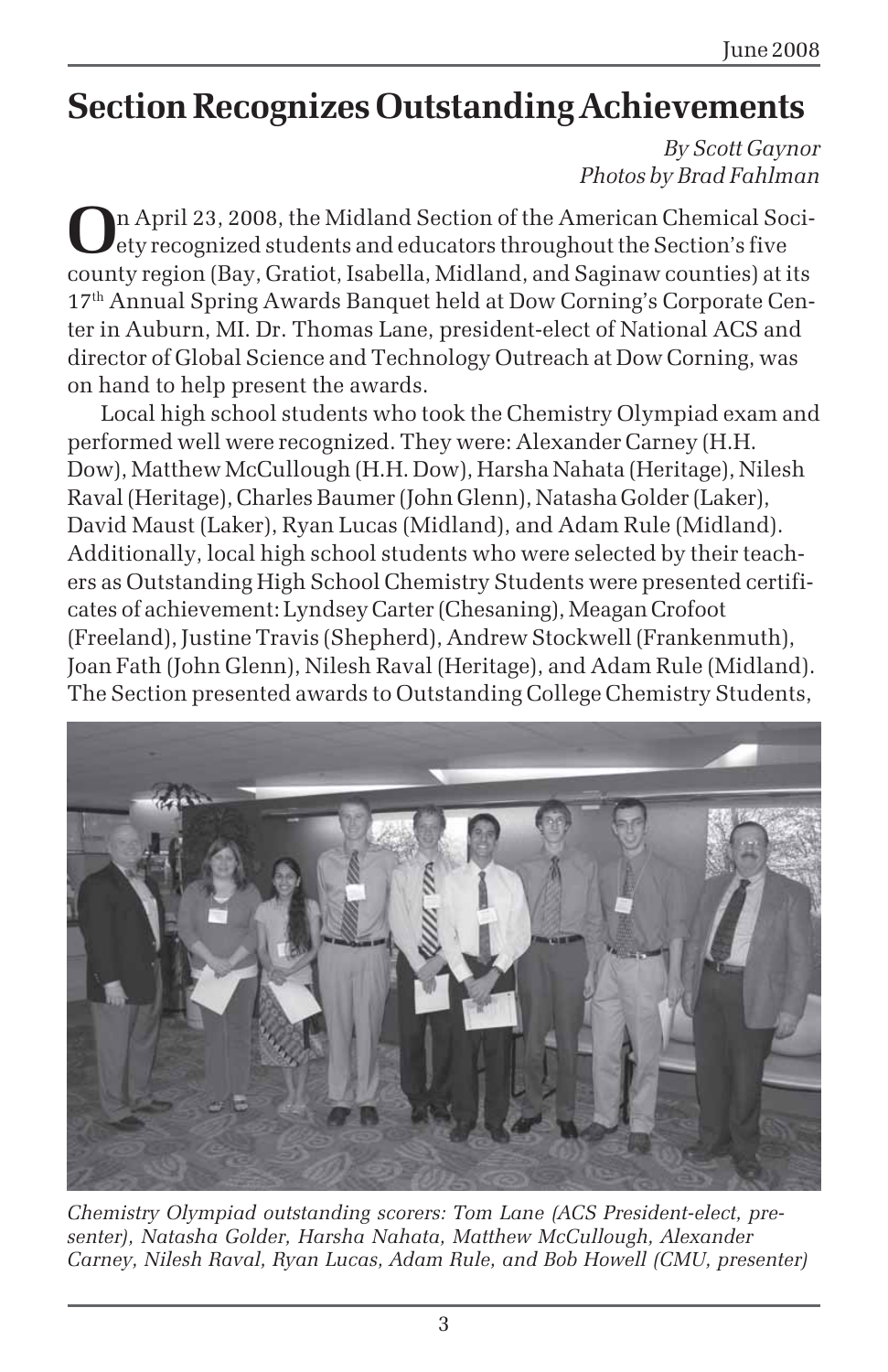

*Outstanding HS Chemistry Students: Tom Lane (ACS President-elect, presenter), Adam Rule, Nilesh Raval, Joan Fath, Justine Travis, and Steven Kaganove (Michigan Molecular Institute, presenter).*

as selected by their respective colleges: Benjamin Brandt (Delta College), Ben Place (Chemistry – Alma College), David Lapham (Biochemistry – Alma College), Katelyn Carter (Chemistry – Central Michigan University), and Christopher Walczak (Biochemistry – Central Michigan University). Additionally, the Mid-Michigan Technician Group presented the Outstand-



*Outstanding College Chemistry Students: Tom Lane (ACS President-elect, presenter), Christopher Walczak, Katelyn Carter, Ben Place, Benjamin Brandt, David Lapham, and Petar Dvornic (Michigan Molecular Institute, presenter).*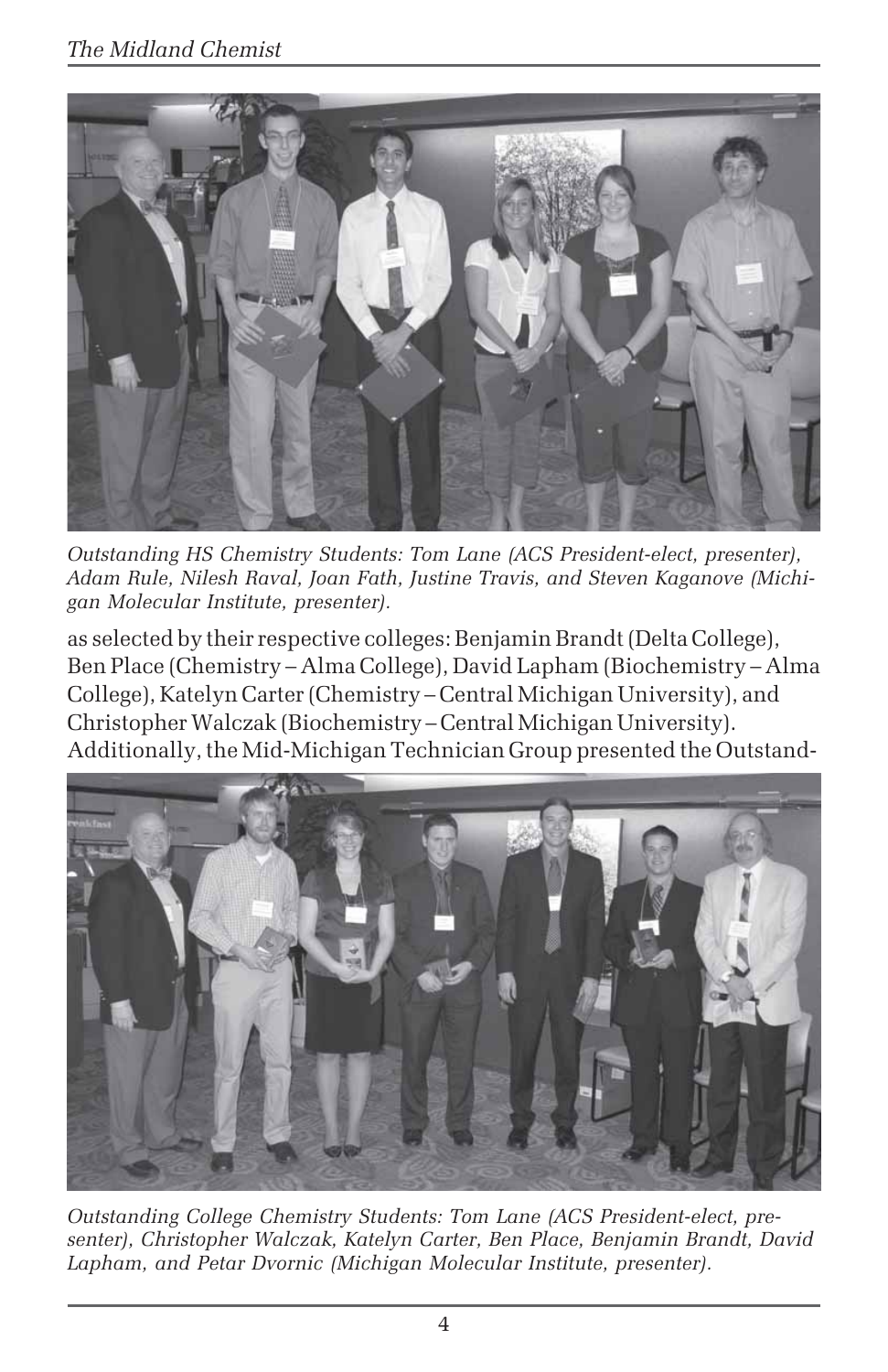

*Outstanding Chemical Technology Student: Tom Lane (ACS President-elect, presenter), Gerald Rupprecht, and Dana Fuerst (Dow Chemical, presenter).*



*Outstanding Achievement in Elementary Science Education: Rachel Papas and Tom Lane (ACS President-elect, presenter).*

ing Chemical Technology Student award to Gerald Rupprecht of Delta College. This award is presented to students showing outstanding achievement while completing their associates degree in chemical, chemical process, or environmental technology.

Outstanding teachers were also recognized. Rachel Pappas (Jesse Loomis Math, Science and Technology Academy, Saginaw) was presented the Outstanding Achievement in Elementary Science Education Award, and Mark Koschmann (St. John's Lutheran School, Midland) was presented the Out-



*Outstanding Achievement in Middle School Science Education: Mark Koschmann and Steven Keinath (MMI, presenter).*



*Promotion of Diversity in Chemistry, Related Sciences and Engineering Award: Sandra Parker and Scott Gaynor (Dow, presenter).*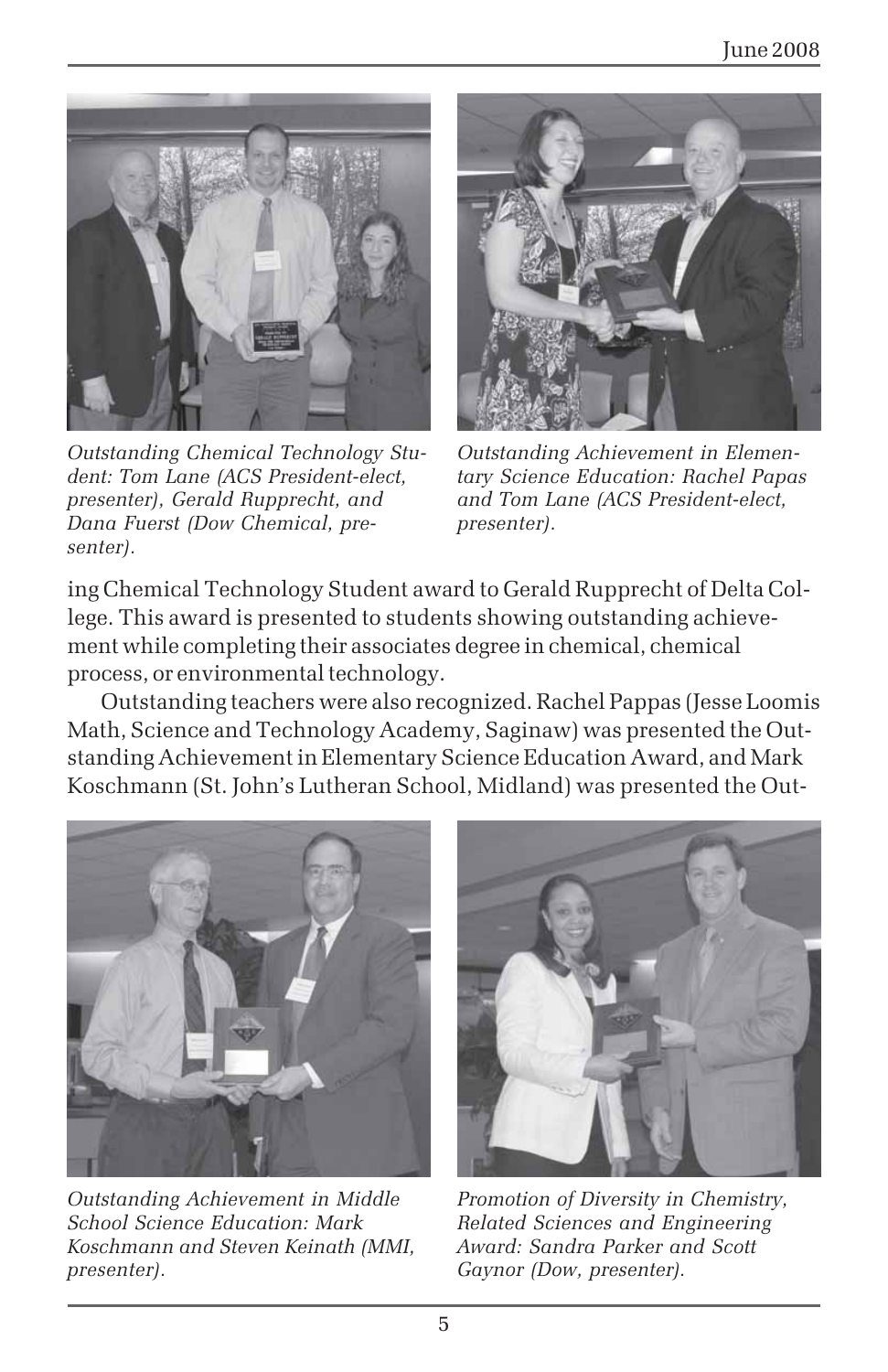standing Achievement in Middle School Science Education Award.

Tim Drier of The Dow Chemical Company was presented the 2008 Science Education Volunteer Award for his glass-blowing demonstrations and creations that have become a staple of the Section's outreach and educational programs. Sandra Parker, also of Dow, was presented the Promotion of Diversity in Chemistry, Related Sciences, and Engineering Award for her efforts to encourage underprivileged and underrepresented youth into the sciences.

# **MMTG Honors Janet Smith, Plans Events**

*By Dana Fuerst, MMTG Chair*

**MA**MTG hosted a celebration dinner honoring the 2008 National Chemi-<br>cal Technician Award recipient, Janet Smith. Janet has been a member of MMTG for over 10 years and has served as treasurer, delegate, director, chair-elect, and chair for the group. The dinner event was held at Timbers Bar & Grill in Saginaw on March 26. Over 20 MMTG members, coworkers, and friends of Janet attended the event. The attendees were able to congratulate Janet on this outstanding accomplishment, network, and enjoy good food and drinks.

MMTG's next event is a lunch 'n learn session that is being hosted by TA Instruments. This session will cover the rheological capabilities of TA thermal equipment and how to decide which instrument will work best for samples. Lunch and training will be provided for free and is open to MMTG members only. If you would like more information on joining

MMTG, please contact one of our board members.

Another event in the process of being planned is a two-part membership drive/social event. The first part of the event will be a lunchtime talk on the chemistry of beer. That evening, members will be invited to attend a private tour of the Tri-



*Members, friends, and co-workers of Janet Smith enjoy the dinner held in her honor.*

City Brewing Company to see the process in action. These events are being tentatively planned for June 12and will be open to members and anyone interested in joining MMTG.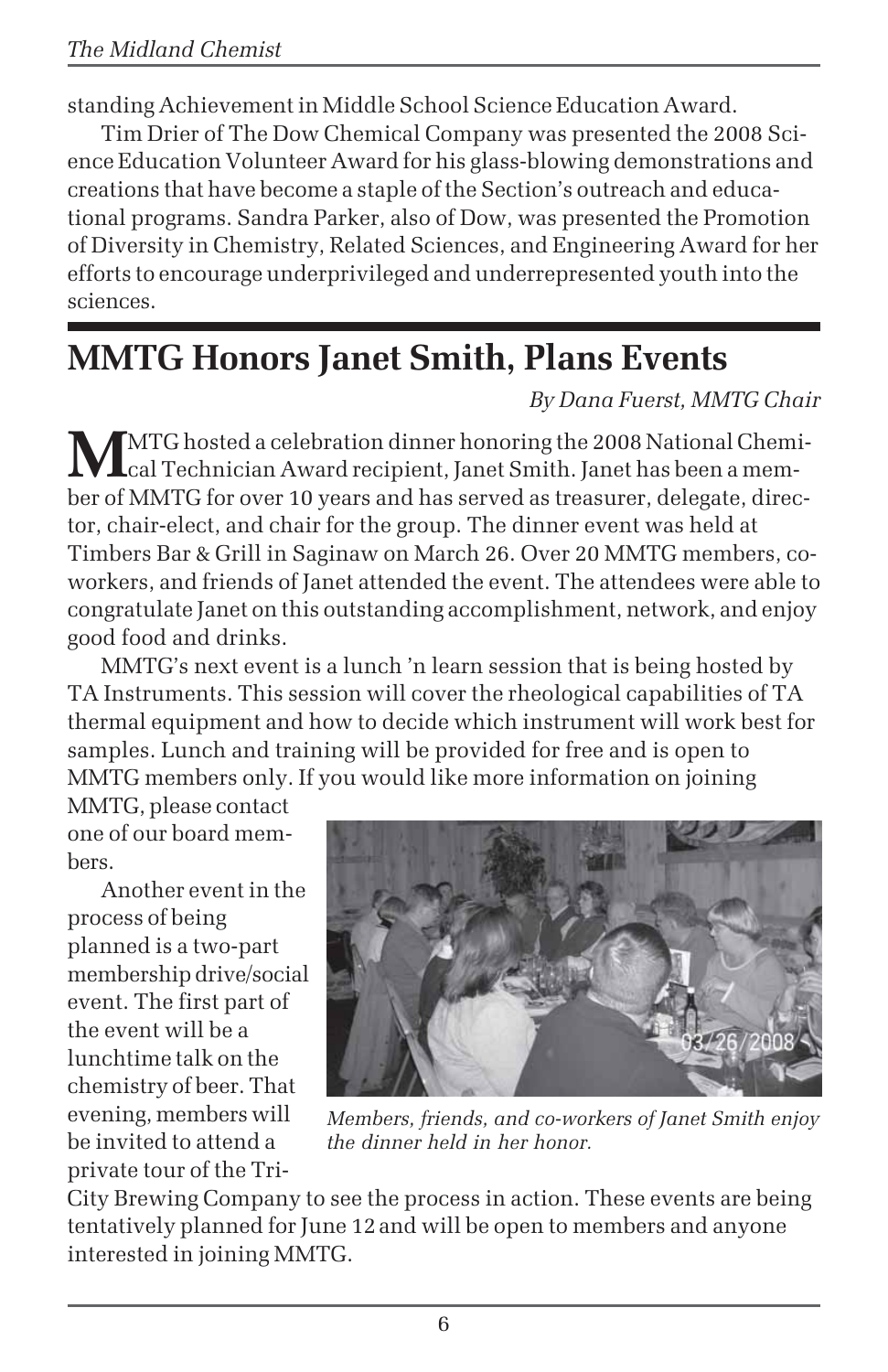## *Councilor's Report* **235th National Meeting of the ACS**

#### *By Bob Howell*

The 235<sup>th</sup> National Meeting of the American Chemical Society was held I in New Orleans the week of April 6, 2008. The weather and food were great—provided one had time to enjoy them. It was a very busy week for both Midland Section councilors. This was the first working governance meeting for councilor Kurt Brandstadt. He is a member of Corporation Associates and, of course, attended the Council meeting. This was an enlightening experience for him, one that was made all the more enjoyable by the presence of President-Elect Tom Lane on the dias. The Council selected Joseph S. Francisco and Josef Michl as candidates for 2009 president-elect.

A petition to use preferential balloting for election of president-elect and district director when three or more candidates are being considered was approved. This change is intended to make the balloting procedure more uniform and to avoid the complications and expense of run-off elections. Also approved was a petition to modestly increase the number of signatures required to place a petition candidate on the ballot for president-elect (0.5% of Society membership) and director-at-large (0.25% of Society membership). The larger question of when petition candidates must be identified is yet to be resolved. There is rather strong sentiment to have petition candidates identified early enough that they can appear before Council and be subject to the same scrutiny as candidates selected in the normal manner.

Membership categories were streamlined. The petition approved broadens qualifications for membership and creates a new category of student membership. Member dues for 2009 were set at the fully escalated rate of \$140. The Society remains financially robust with a net from operations at the end of 2007 of \$9.6 million. This was \$2.2 million favorable to the approved budget and in full compliance with Board-established financial guidelines. Attendance was strong for a spring meeting with 6,681 regular attendees, 4,659 students, 1,156 exhibitors, 374 exposition only, and 432 guests for a grand total of 13,302. The exposition featured 482 booths representing 319 exhibitors. Exhibitors presented a total of 15 workshops for exposition visitors. The Chem Jobs Center, as usual, did a brisk business. However, in contrast to most recent meetings, the number of positions posted (807) was almost as large as the number of job seekers (936). Membership remains strong: 439 members were lost at the end of 2007 but 16,533 new applications had been received. Current membership is 160,052.

This year represents the  $40<sup>th</sup>$  anniversary of Project SEED. This has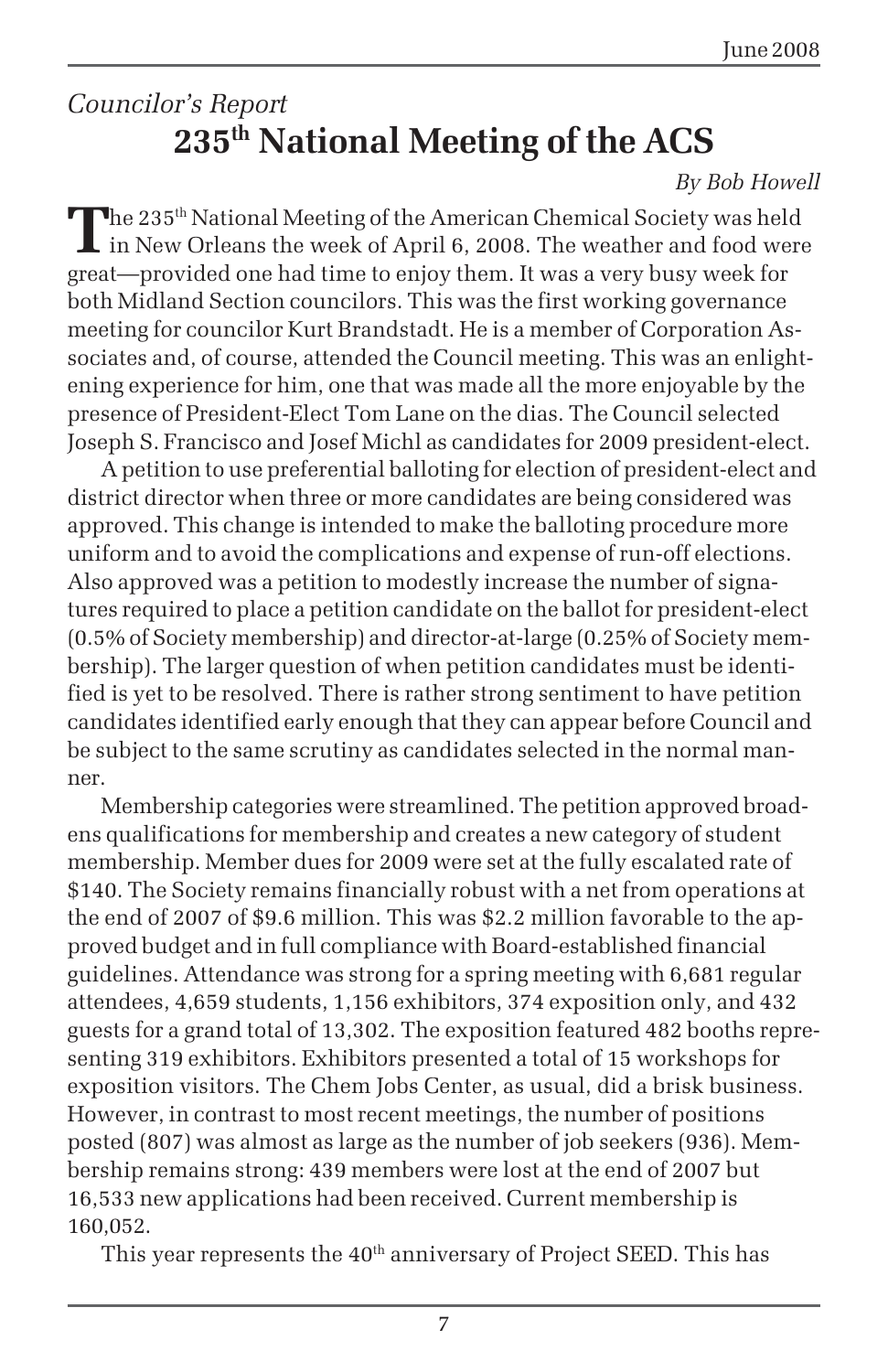been a phenomenally successful program—84% of participants go on to college, 64% in chemistry or allied science. Over the years the program has provided 7800 research experiences for economically disadvantaged high school students. For 2008 the SEED Committee has awarded stipends to place 475 students in about 100 scientific laboratories to conduct a meaningful program of research. The estimated program cost, expended exclusively for student stipends, will be \$1,075,000. In addition, the committee will award 27 college scholarships, totaling \$135,000, to former Project SEED students for the 2008-2009 academic year.

The Committee on Professional Training (CPT) has issued new guidelines for B.S. programs in chemistry. A major positive in the new guidelines is that departments will now have great flexibility in designing curricula leading to a B.S. degree in chemistry, and curriculum innovation will be encouraged. A major negative is that a course in polymer science was not included in the "foundation" areas. This despite the fact that most chemical scientists work in a polymer or polymer-related area, and our modern society and high standard of living would not be possible without the pervasive influence of polymeric materials. The Committee did recognize that polymer science is an important component of training in the chemical sciences and added the following statement to the final version of the guidelines:

*Foundation courses can also be used to introduce topics that span multiple areas of chemistry. For example, the synthesis, analysis, and physical properties of small molecules give an incomplete picture of the higher order interactions in macromolecules and supramolecular systems, e.g., the physical properties of synthetic polymers, information storage and transfer by biopolymers, or aggregate properties of self-assembled systems. Students should be exposed to the principles of macromolecules across foundation areas, which could then serve as the basis for deeper exploration through in-depth coursework or degree tracks.*

As one of our European colleagues put it, "This leaves the U.S. only about half a century behind the rest of the world."

Bob Howell continues to serve as a member of the Patents and Related Matters Committee (CPRM), the POLYED Committee (undergraduate awards chair), and the Committee on Nomenclature, Terminology and Symbols. As usual, CPRM met on Saturday. Major action items included recommendations for ACS nominees to the National Inventors Hall of Fame and for the National Technology Medal and a discussion of patent reform legislation which appears to be stalled in the Senate. A major focus of the Nomenclature Committee was the definition of the kilogram (a symposium on this topic was held Sunday afternoon). Major world bodies have agreed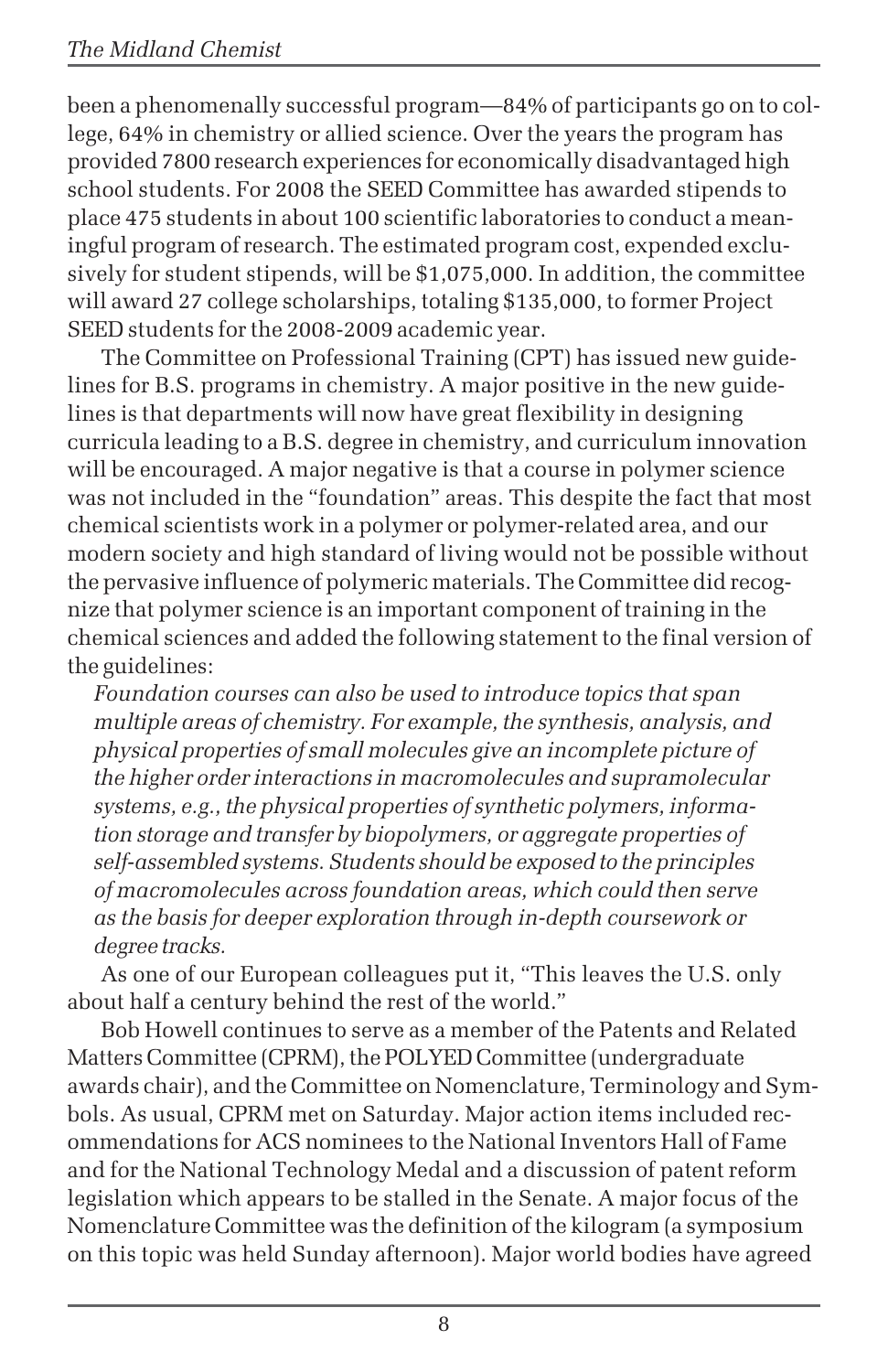to base the kilogram mass on an exact definition of Planck's constant. This will allow better (and fixed) values for other fundamental quantities and removes reliance upon an artifact for mass definition. The impact on chemists will be exceedingly small. The definition of the mole will be decoupled from carbon-12 and will simply reflect Avogadro's number of particles. The POLYED Committee again selected the outstanding polymer poster presentations in the undergraduate poster session sponsored by the Division of Chemical Education. This poster session has been a very positive addition to national meetings. It has largely been responsible for a huge increase in student participation in national meetings. This year there were 54 posters in the polymer section alone. This meeting featured several interesting symposia. Perhaps the most notable was a four-day session on "Fire and Polymers."

# **Dr. Slime Wows Saginaw Students**

*By Ann Birch*

**D**r. Slime (aka Mike Garlick, Delta College) presented his chemistry show to students of Saginaw Public Schools in April. "The children had a blast!" said Dr. Elsa O. Olvera, Parent Resource Center Coordinator and 21st Century Learning Center Project Director, Saginaw Public Schools. Dr. Lin Dorman, Midland Section member and chair of the Minority Affairs committee, made the arrangements.



*The dashing Dr. Slime presents one of his many curious chemical conundrums for Saginaw students.*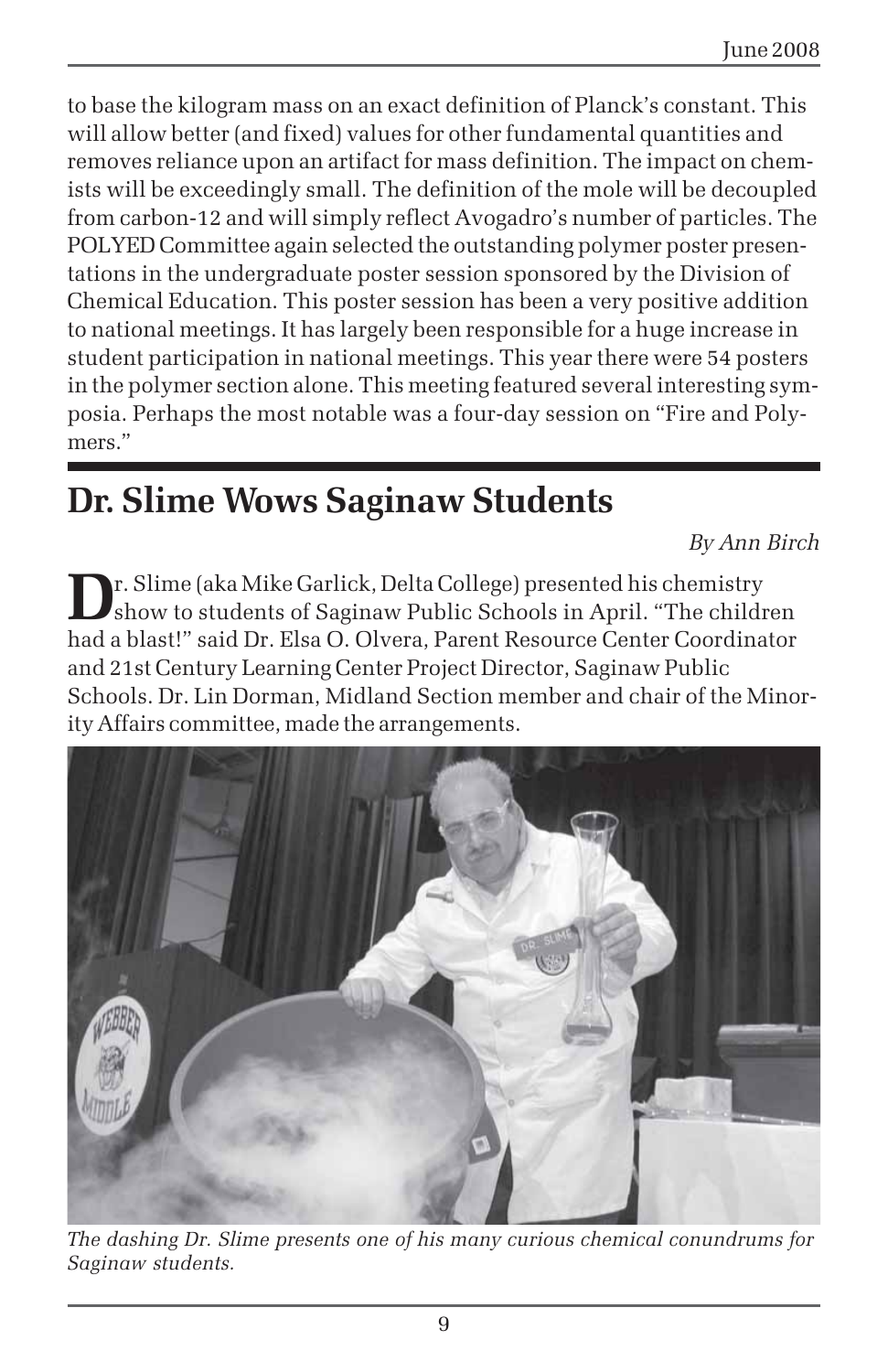# **A Letter** *from* **the Editor**

#### *By Ann Birch*

**W**ith the December 2009 issue of *The Midland Chemist*, I will have been editor for 10 years. That seems like a good time to turn the reins over to someone else. If you enjoy writing and editing and would like to get some experience with a publication, this may be a great opportunity for you. If you have a friend or colleague who would like to be co-editor, that would be fine, too. I would like to plan on having the new editor(s) work with me for a year then take over publication with the January issue in 2010.

*The Midland Chemist* is published six times a year and is currently distributed via hardcopy, although it is also available on the web site. I estimate that I spend about 8 hours on each issue, depending on issue length and complexity. I actually write few articles; most are provided by Section members and MC staff writers. Most of my time is spent with communications, gathering and editing articles, and preparing the issue for printing. In December, I prepare an editorial calendar that lays out the issues for the following year. For a look at the editorial calendar for this year, and also to see past issues, go to http://membership. acs.org/m/midl/midchemist.htm. Through the next year or so I expect the time involved preparing the publication to go down as we move to online publishing. A major portion of the preparation time is getting the issue ready for the printer.

I wear several other hats for the Midland Section but the only one of these that I would recommend that the MC editor continue to be responsible for is the role of webmaster. It does not take very much time (maybe an hour or so a month) but it does use much of the information that will also be used in *The Midland Chemist*. I also would recommend that the new editor plan on attending board meetings, even if they are not a member of the board. It is a good way to keep up with Section events.

*The Midland Chemist* has two writers on staff, Peggy Hill and Dave Baker. My husband Jim renders photos for publication and does the final preparation of each issue for the printer. His role will disappeear once we move toward online publishing. Photography is usually provided by members of the publicity committee, although photos may come from other members and contacts as well.

What qualifications are needed of a person interested in this position? Primarily he or she should have a good command of English grammar and basic writing skills. Some experience in writing and editing would be helpful, but the most important thing is that the new editor be interested in the publication and in the member and community outreach of the Midland Section. I have truly enjoyed my position as editor and like and respect all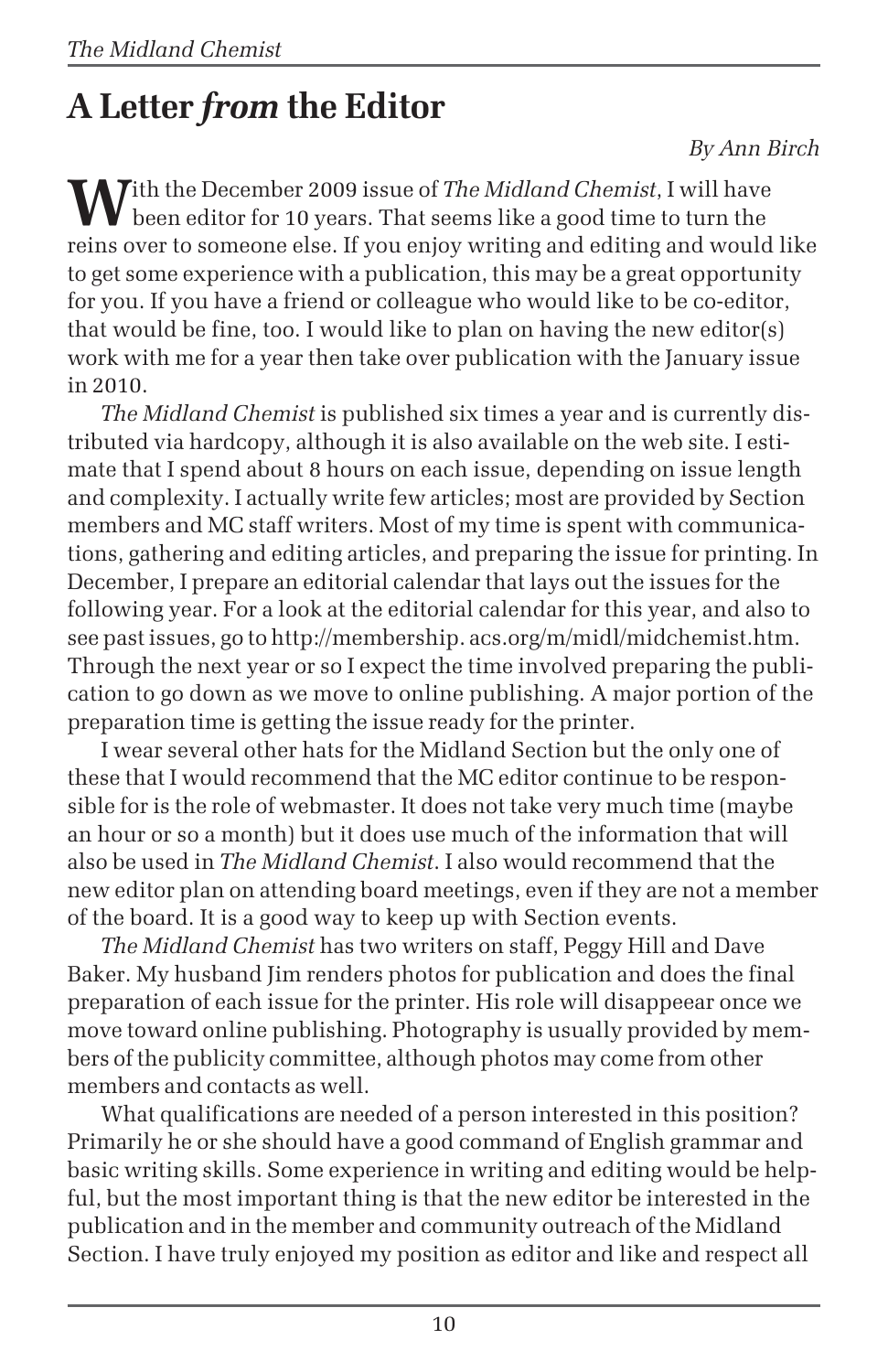of the Section members with which I have worked. They are a great group of people!

If you are interested, just e-mail me or give me a call at 989-835-2856. I would be happy to answer questions and provide more information.

### *Call for Posters* **2008 Fall Scientific Meeting**

*By Mike Owen*

**P**lease consider presenting a poster at the Fall Scientific Meeting,<br>which will be held on Friday afternoon, October 24, 2008, at the Midland Center for the Arts. Abstracts are being accepted now through September 19, 2008. The theme for the meeting will be "Materials for the 21st Century." However, posters covering all areas of chemistry and chemistryrelated topics are invited.

Each abstract should contain title, author(s) and author(s) affiliations, and abstract body text. The format specifics include:

- Single spacing with blank line between title and author and between author and abstract body text.
- Times New Roman typeface in 12-point size (or comparable).
- Submitted as an e-mail attachment in Microsoft Word (preferred) or other conventional word processor format.
- 225 words or fewer.
- Presenting author's name underlined. (Note: The e-mail address of the submitter will be the default contact person for additional information.)

E-mail all abstracts to Brad Fahlman (fahlm1b@cmich.edu). Address questions to co-chair Mike Owen (michaelowen01@chartermi.net, 989-631- 7339). The FSM web pages will be available from the Midland Section web site by July at http://membership.acs.org/m/midl/.

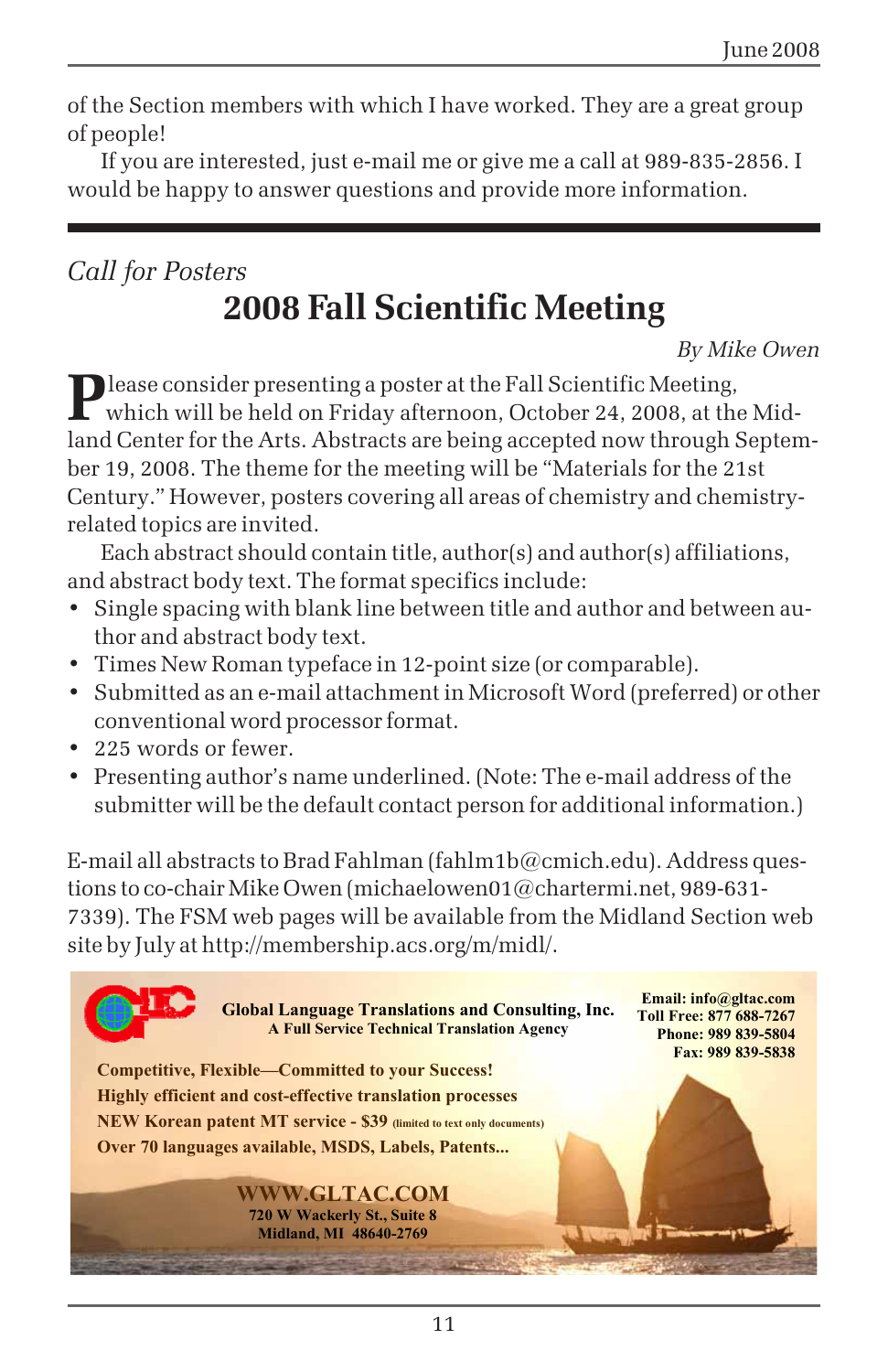# **Chair-Elect Attends 2008 ACS Leadership Conference**

#### *By Angelo Cassar*

**Quring the last weekend of January, I attended an ACS leadership con**ference in Dallas, Texas; the weather was not good: rainy and cold. So much for traveling to Texas to get out of cold Michigan weather! The majority of the people there were like myself, chair-elects of a local section. Other than the ACS staff who were teaching the class, there were three important people at the Dallas conference: Past President Katie Hunt; President Bruce Burnsten; and our own President-Elect Tom Lane. All three spoke to us about their visions for this largest scientific organization called ACS.

I attended this conference with the hope of learning skills that relate to being chair of the Midland Section. The approach used in this Leadership Conference reminded me of building a house. The foundation was laid as expressed by vision and mission statements. Both statements were short on verbal count but deep in meaning. The ACS vision is "Improving People's Lives Through the Transforming Power of Chemistry." The ACS mission is "To Advance the Broader Chemistry Enterprise and Its Practitioners for the Benefit of *EARTH* and Its People." The capitalized and italicized *EARTH* was not added by me, but by ACS. Apparently they want us to realize the importance of our home (planet) and those of us who live in this home.

After the foundation was laid, the first floor of the house the Dallas conference built was the class *Innovation: Styles and Process*. This class dealt with basic problem-solving techniques with a few new ideas. Problems are part of any section's journey through time, and the first question must be "What is it we are trying to accomplish?" or "What problem needs to be solved?" In essence, innovation is a way that improves performance; innovation focuses on generating ideas and evaluating alternatives. The new twist to this problem-solving class was taking a short question and answer evaluation. From the responses it can be determined whether the person is a Refiner, Philosopher, Experimenter, or Visionary. Each type of person looks at problems and solutions in a different light, and it is important for a section to have all four types at board meetings. It is also important to recognize that different people perceive the problem and the reasonable solutions differently based on if they are a Refiner, Philosopher, Experimenter, or Visionary.

After the foundation was laid and the first floor was built, the second floor dealt with *Involving Volunteers*. Practical and very informative would be the way I would describe this class. Although there was more information given in the class that can be described in this short article, the main take-away message was "JUST ASK!" Based on studies done, on average,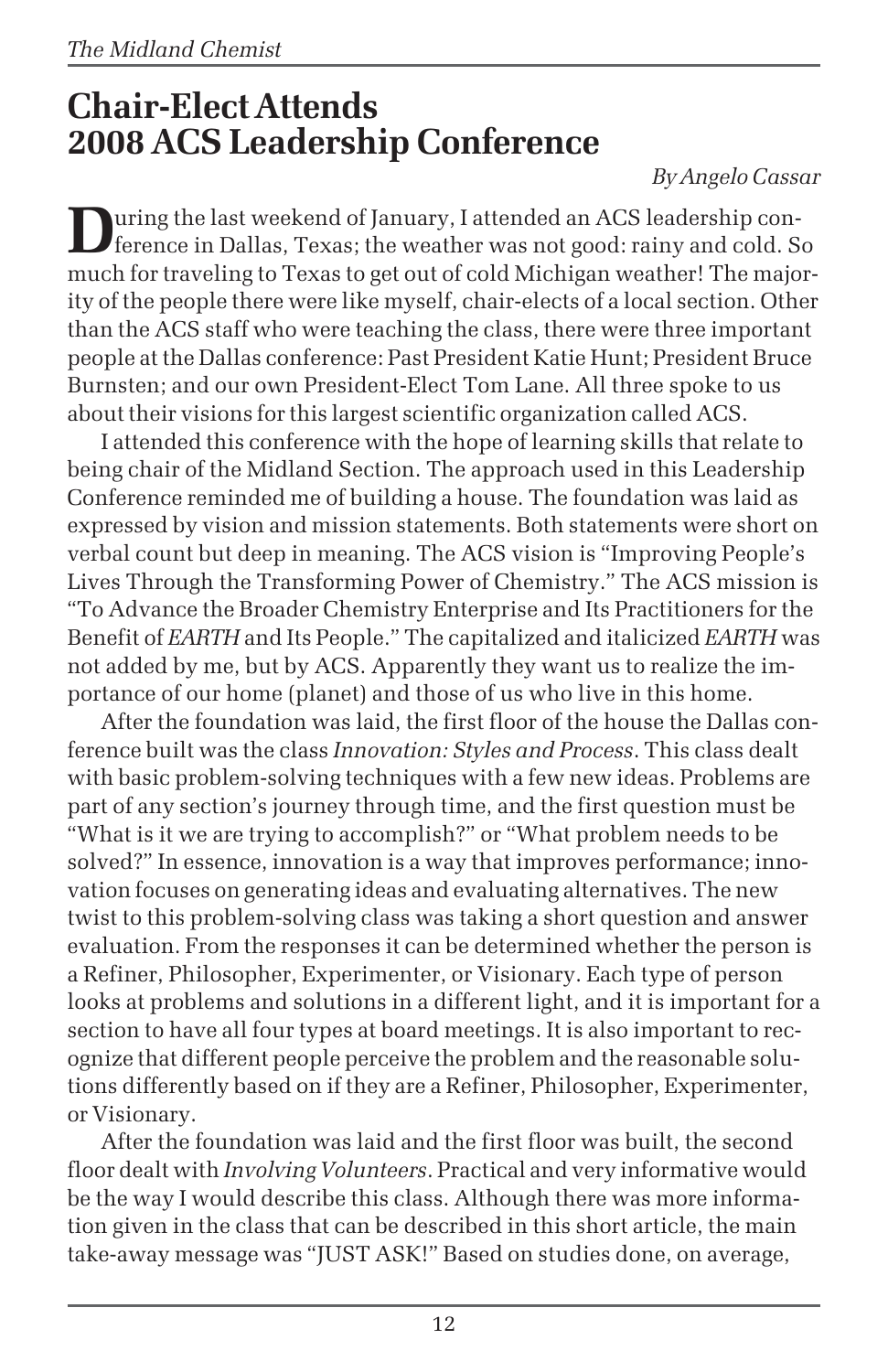5% of volunteers are group leaders, 15% are active volunteers, and 75% are occasional volunteers, with the remaining 5% nonvolunteering critics. The key learning is to ask the right people who are in the 75% to become active volunteers for our Midland Section. We will need to match motivated people in the 75% who possess the right talents to tasks that are needed. Another aspect that was brought up in class is the necessity of thanking volunteers for contributing their time and talents.

After the second floor was built, the final floor of the Dallas Conference house was solving hypothetical problems with chair-elects from around the country. Since the two previous classes on Innovation and Volunteers were composed of chair-elects from around the country, many of us had met previously. Secondly, we shared meals together, which added to the friendly atmosphere at this conference. Topics that were discussed in this final class included writing the final section report, applying for innovation grants, and suggestions on how to chair a successful section.

If I could put a roof on this good house, it would be the inspirational talks given by Past President Katie Hunt, President Bruce Burnsten, and President-Elect Tom Lane. Each speaker inspired us to reach the goals of ACS. Reasons for contributing to ACS were enumerated along with personal experiences of their ACS involvement. Tom Lane's talk was informative, inspirational, and entertaining.

The only common complaint that I heard from other chair-elects was that the classes had more information than could possibly be covered in the time allowed. However, the conference presented information that had the right balance of theory and practical information. Other positives included meeting other chair-elects, both in Michigan and from around the country, along with sharing common concerns and problems. And although it was for the most part cold and rainy in Dallas, I had a sunny time at the conference.

#### *We're responsible . . .*

In 1988, the American Chemistry Council (ACC) launched Responsible Care® to respond to public concerns about the manufacture and use of Chemicals. Through this initiative, Dow Corning Corporation and other ACC members and partners are committed to continually improving our responsible management of chemicals.

We're responsible because we care.

#### **DOW CORNING**



© 2008 Dow Corning Corporation. *Dow Corning* is a registered trademark of<br>Dow Corning Corporation. *Responsible Care* is a registered service mark of<br>the American Chemistry Council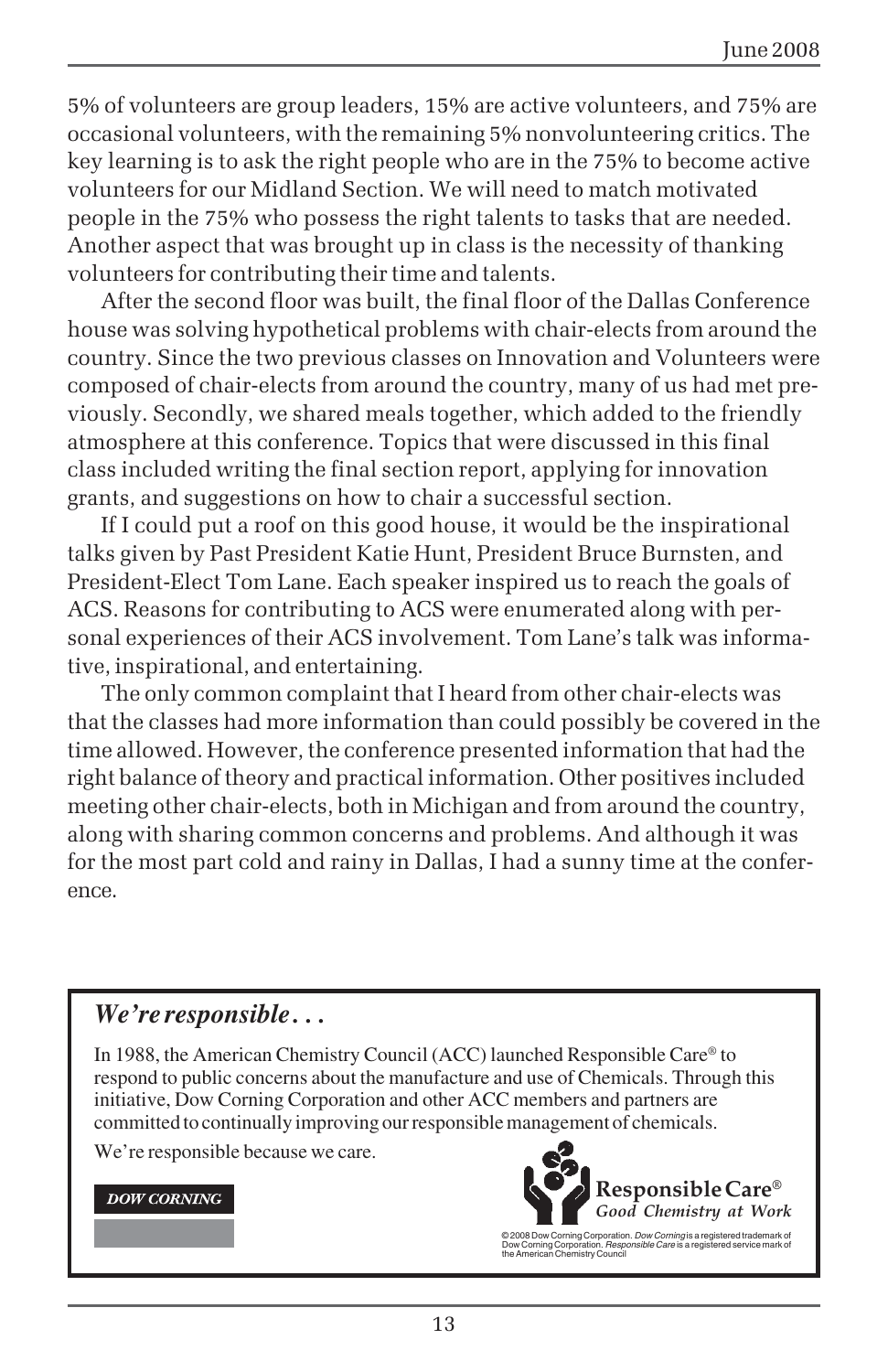# **Call for 2009 Officer Candidates**

*By Kevin Lewis*

**H**ere is your chance to become more involved in your local ACS section. We need candidates to run for the following positions for 2009:

Chair-elect Directors (3 slots open) Secretary Councilor Treasurer Alternate Councilor Chair, Nominations & Elections Director (position vacated, 1 year remaining)

#### **One-Year Terms Three-Year Terms**

If you are interested in running for any of these positions or know someone who might be interested, please contact Kevin Lewis at 989-496-8141 or kevin.d.lewis@dowcorning.com. If you have any questions regarding what the positions entail, contact your current officers on the Leaders page of the Midland Section web site http://membership.acs.org/M/Midl/.

Committee members include Kevin Lewis (chair), Brian Marinik, Angelo Cassar, and Dorie Yontz.



Living. Improved daily.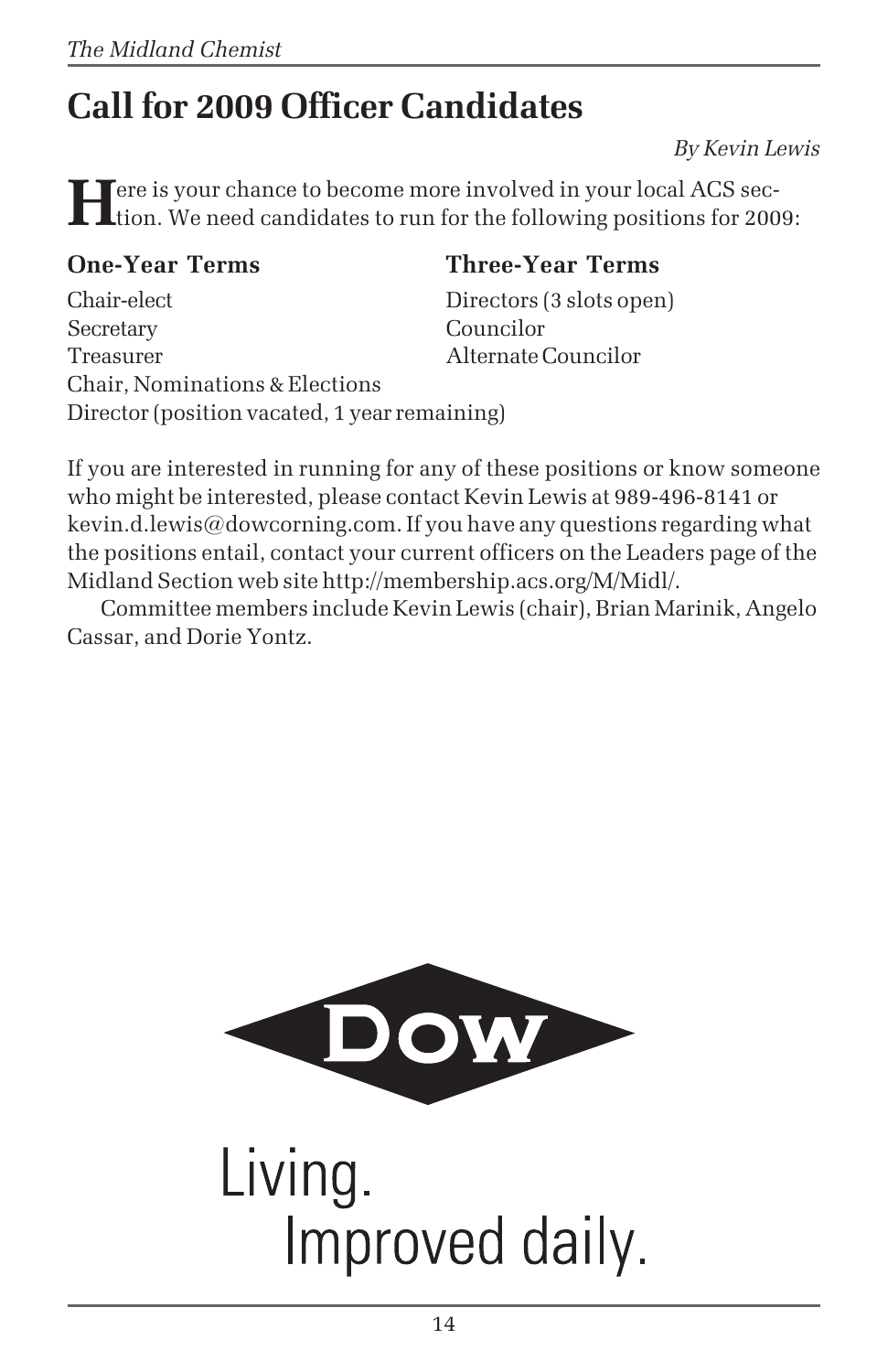# **Harvesting Project SEED**

*Adapted from a C&EN article by Linda Wang*

*Editor's note: The Midland Section has participated in Project SEED for over 20 years (see* The Midland Chemist*, December 2007, pp. 20–22). The article below is an abbreviated version of an article that appeared in* Chemical & Engineering News *in celebration of this 40-year-old mentoring program developed and sponsored by ACS.*

**For Claire A. Tessier, the summer of 1970 was a turning point. "Very**  $\Gamma$  important things happened to me that summer," she says. "I grew up a lot." Then a junior at Champlain Valley Union High School, in Hinesburg, Vermont, Tessier was selected to participate in Project SEED, the American Chemical Society's social action program that provides summer research experiences to economically disadvantaged high school students. For 10 weeks, she worked side-by-side with other members of Claus A. Wulff's chemistry lab at the University of Vermont.

Tessier remembers successfully performing a recrystallization of a compound that an undergraduate had been having difficulty with. She also recalls the time a graduate student was surprised to learn that she was only a high school student.

Asked how she can so vividly recall details from a summer nearly 40 years ago, Tessier replies: "Those were just really important moments. I think they were moments that really gave me direction," she says. "They were victories, big victories."

Tessier's poignant testimony is just one of thousands of success stories that organizers of Project SEED hope to unearth as the program passes its 40-year mark this year. Since Project SEED started in 1968, more than 7,400 high school students have participated in the program.

"It's important to track these students because it's one of the ways to measure the success of the program," says Cecilia Hernandez, staff liaison to the Council Committee on Project SEED. "We want to know whether the program has made a difference in their lives."

J. Philip Bays, chair of the Council Committee on Project SEED and a professor of chemistry at Saint Mary's College, in Notre Dame, Indiana, says the committee is undertaking a large-scale effort to find out what happened to former Project SEED participants. But this task is a difficult one because alumni continue to change jobs, e-mail addresses, and even names.

C&EN's own efforts to track down former Project SEED participants illustrates just how challenging it can be to reconnect. We first approached long-time coordinators of the program, who are responsible for matching students with mentors and research projects, and asked them to provide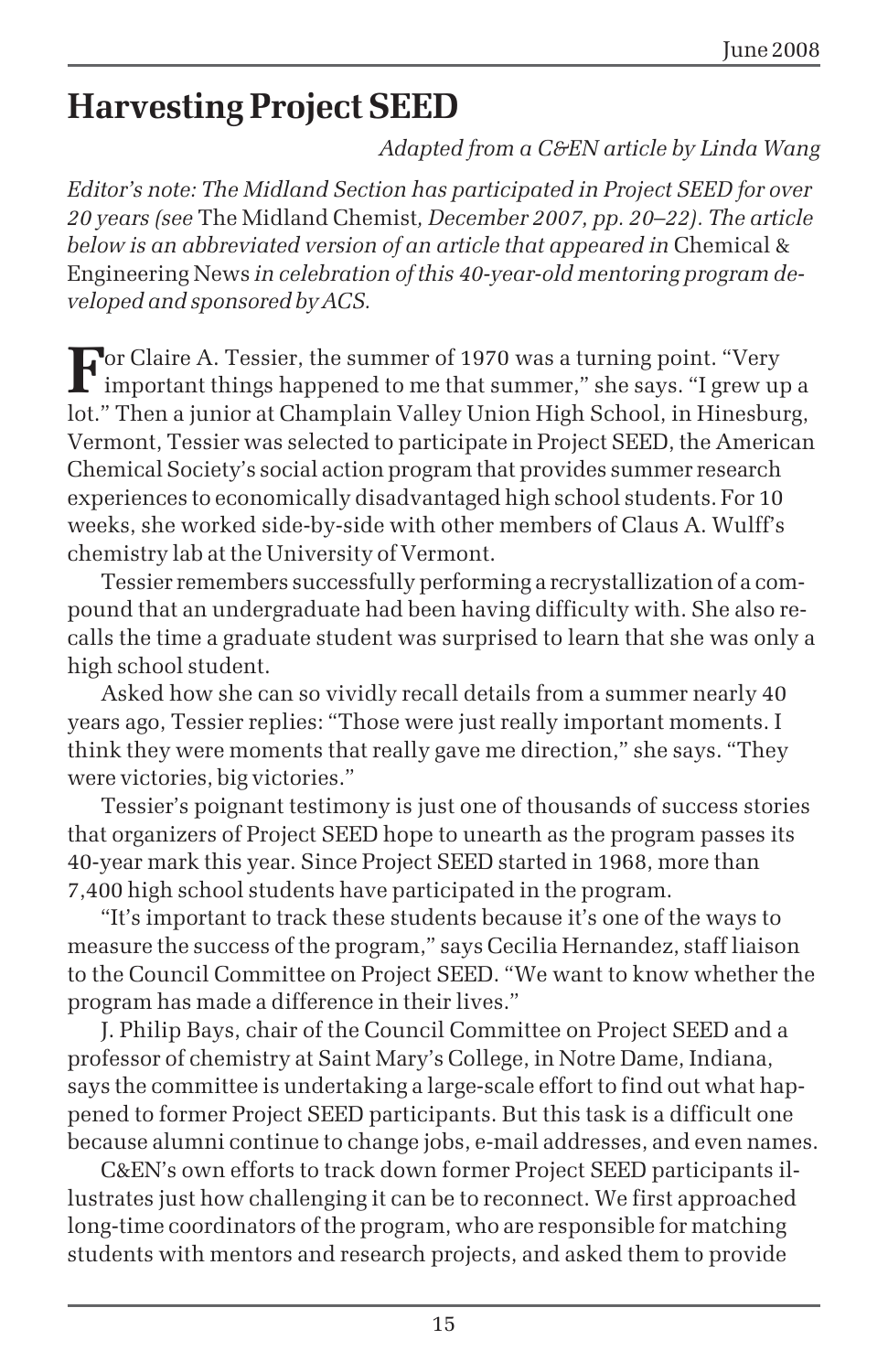names and contact information for their former students. This yielded some results, but we knew it was just the tip of the iceberg.

Armed with lists of past participants, we began googling names. The more unusual names gave the best results, as common names yielded hundreds of irrelevant hits. Women were virtually impossible to find because their last names often change after marriage.

In the end, we tracked down nine former participants and asked them to share their stories. We learned that five of the alums pursued careers in chemistry either in academia, industry, or government, while two of them entered medical-related fields. One of the former Project SEED students became an advocate for children's issues, and another is now an attorney. All of the former students we tracked down are extremely successful, and all say that Project SEED helped them realize their full potential.

"One of the things to emphasize is that although chemistry is important, the real goal of the program is to show these kids what unimagined opportunities they really have," says Bays.

Tessier says that Project SEED gave her the confidence she needed to pursue a career in chemistry during a time when few women were entering the field. She remembers watching a female graduate student in the lab become exasperated with her research to the point of tears. "It was an important lesson to learn that you have to tough it out, and it wasn't going to be easy," says Tessier.

Tessier is now a chemistry professor at the University of Akron. After graduating from high school in 1971, she went on to receive a B.S. in chemistry from the University of Vermont. In 1982, she received a Ph.D. in chemistry from the State University of New York, Buffalo. After a postdoctoral fellowship at Northwestern University, she taught for a year at the University of Rhode Island and then worked as an instructor and research associate at Case Western Reserve University. She also spent a semester as a visiting professor at the University of Wisconsin, Madison.

Many admitted that before they participated in Project SEED, they had limited knowledge of what career options were available to them. "Project SEED opened my eyes to the opportunities within science," says Kevin W. Hunt, who participated in Project SEED in 1989 and has been a medicinal chemist at Colorado-based Array BioPharma for six years. "Before that, I didn't really know exactly what I could do with a science degree," he says.

Marc A. McKithen, who participated in Project SEED in 1991 and is now an attorney specializing in chemical and pharmaceutical patent litigation at Milbank, Tweed, Hadley & McCloy, in New York City, also credits Project SEED with sparking his interest in science. "I would not have studied chemistry if I hadn't participated in Project SEED," he says.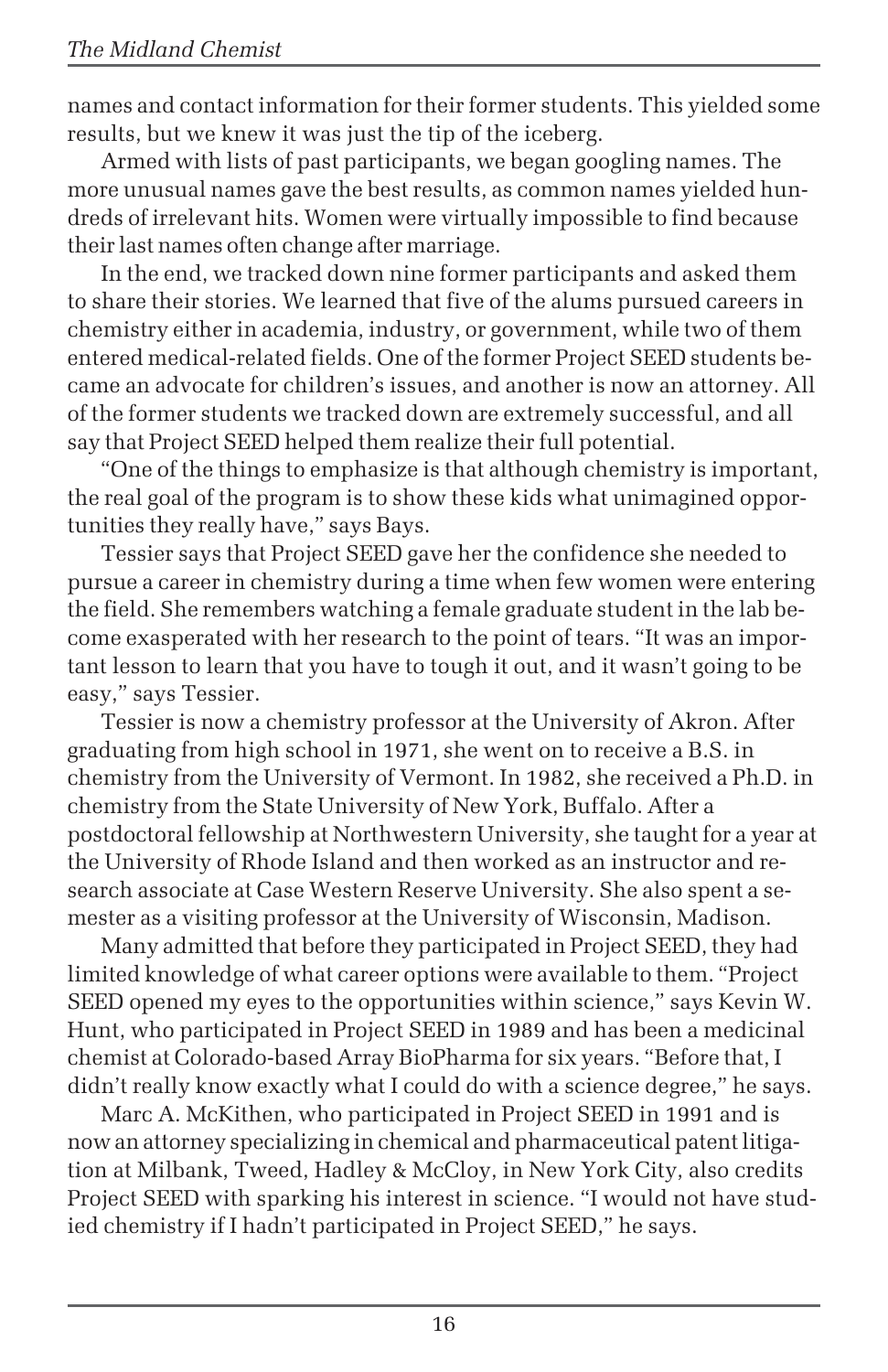## *Science Literacy Team Goes to Pittcon* **How the 'Big Easy,' Since Katrina, Has Been Anything But That**

*By Angelo Cassar with Gretchen Kohl, John Blizzard, and Gina Malczewski*

*Photos by Angelo Cassar*

**F**our members of the Midland Section of the American Chemical Society were asked to participate in "Science Week" at the 2008 Pittcon Conference in New Orleans, March 1–5, 2008. We were asked to teach a "Bringing Science to Life in the Classroom" teacher workshop on Saturday and then to teach an activity to about 1000 young students, third to eighth graders, over a 3-week period. Little did we know that as we prepared to go there to teach, we would come away learning so much more!

Very little has been publicized about the devastating effect of Hurricane Katrina on the education system of Louisiana. In some parishes (counties), specifically Saint Bernard's Parish, Katrina destroyed the entire school system, all fourteen schools, leaving virtually nothing to which teachers and students could return. Even if science equipment was found at what remained of a school, FEMA workers often ordered it destroyed in an effort to contain post-storm biological hazards.

While there were many heroes in the wake of Katrina, we found a group of unsung heroes—the outstanding local educators. At an awards banquet organized by the Pittcon 2008 Science Week Committee, Chairs Jim and

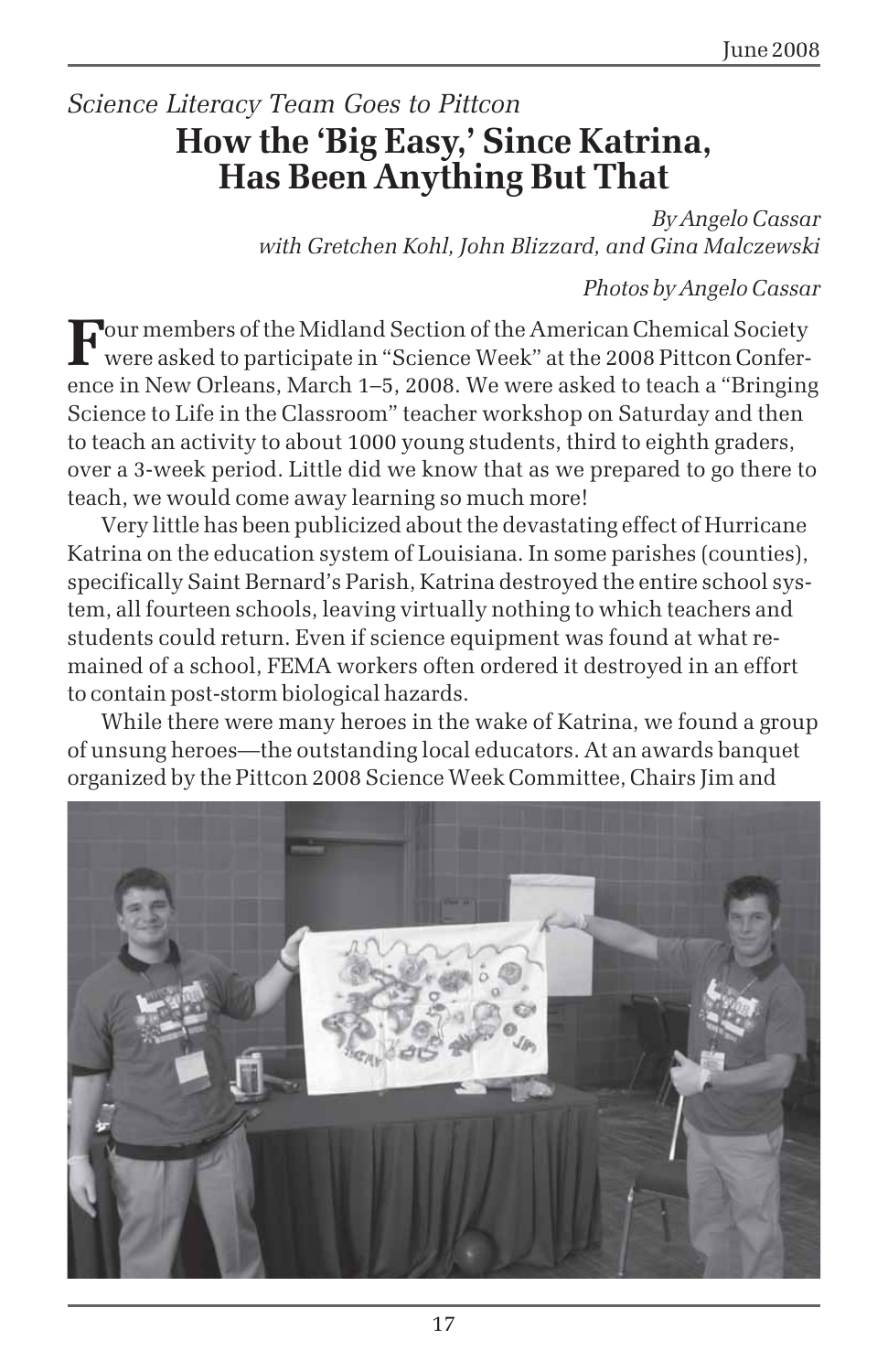#### *The Midland Chemist*



Laura Faith Bock and Ann Wilson, Program Coordinator for Science Louisiana Department of Education, provided some insight into what these education heroes were able to do. According to Ann, three days after Katrina devastated Louisiana, 100% of her staff was on duty. Also, 90% of the teachers were ready to go back to work. "This dedication to teaching was remarkable," said Ann, "especially considering that most of these teachers did not even have a home of their own left standing to go back to."

At the Pittcon 2008 Science Award and Appreciation Banquet, Jim Bock presented eleven "Appreciation Awards" and twenty "Extra Effort for Education Awards." Individuals receiving these awards had taken steps to minimize the effects of Katrina, helped with recovery efforts, improved school relations with the community and/or industry, offered enrichment programs for peers, or demonstrated exceptional perseverance in spite of extreme difficulties. At least two teachers participating in our workshop were among the honorees recognized that Monday night.

We found another pair of unsung heroes, Jim and Laura Faith Bock. They went to Louisiana from their home in Pittsburgh months before Pittcon 2008 and met with school administrators, principals, and teachers throughout New Orleans, Baton Rouge, and surrounding school districts. On one day they drove over 100 miles outside New Orleans to meet with school officials, not only to experience the devastation first-hand, but also to understand the needs of the schools in Louisiana. This outstanding effort did not go without reward, as they were able to pull together an exceptional group of talented individuals from a broad area to provide 20 teacher workshops for Pittcon 2008. These 20 workshops were chosen to provide and meet the needs of K–12 educators from around Louisiana.

We are honored that our Science Literacy workshop, "Bringing Science to Life in the Classroom," was selected as one of them. Our workshop, as titled, allows teachers to experience "hands-on" basic chemistry using items that are normally found at home, and lasted from 9 a.m. to 4 p.m. Some teachers drove an hour to come, many represented parochial schools, and two were curriculum directors.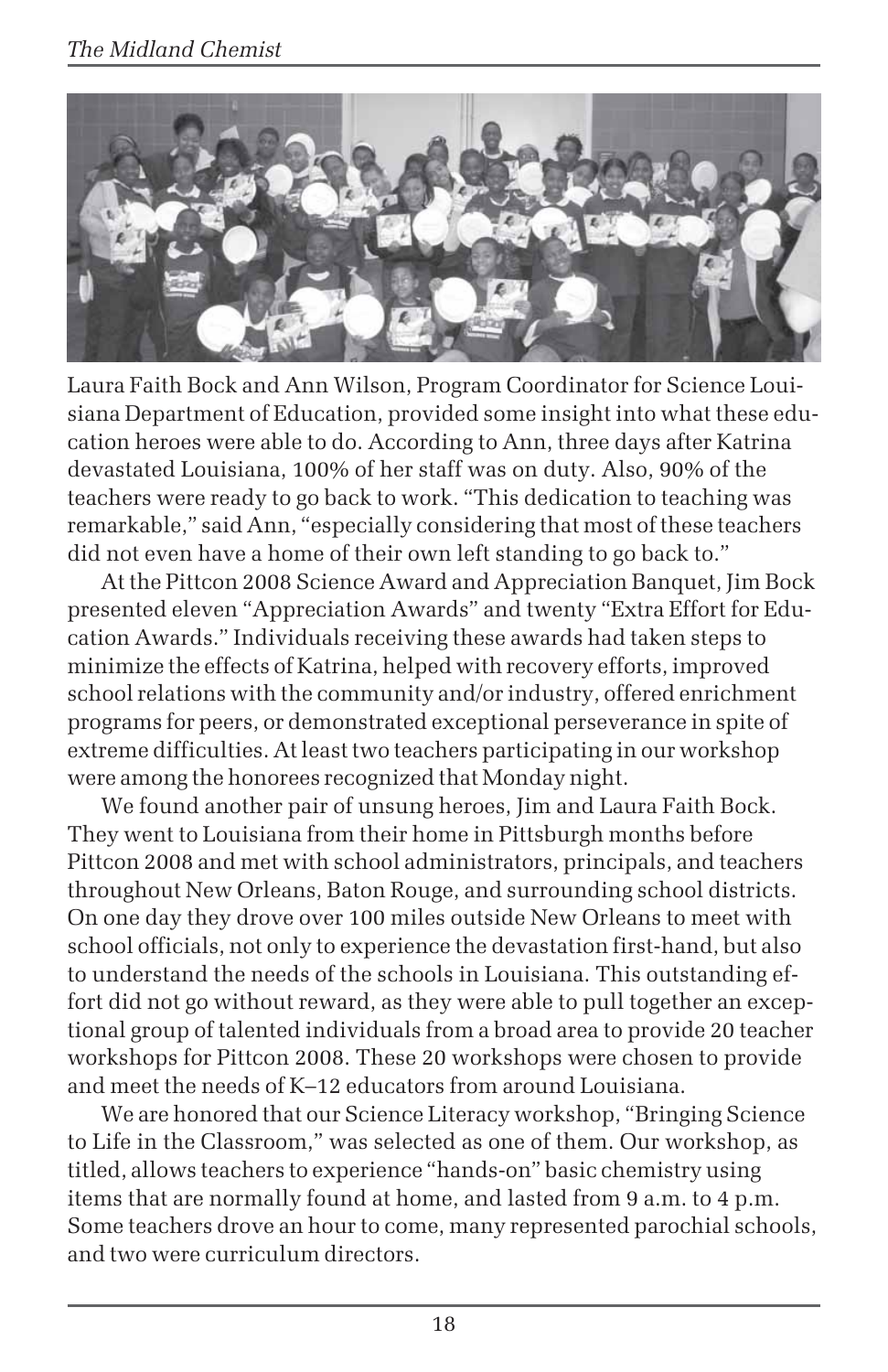There are 16 experiments in our workshop that cover many basic concepts, from acid/base chemistry to states of matter. All chemicals used were purchased from grocery or hardware stores and shipped from Michigan to Pittsburgh, where they were trucked to Louisiana, except for the dry ice obtained at a local gas supplier. During the workshop, teachers were encouraged to try new things, ask questions, and learn from each other. For example, by dissolving the shell of a raw egg to expose the thin membrane underneath, the scientific concept of osmosis is demonstrated, using colored water and other solutions. In another experiment, an iron-fortified cereal is crushed and diluted in water. Using a magnet it is possible to extract the small actual iron filings in the cereal.

Each of the teachers participating was given \$500 in supply grants by the Pittcon conference, and five of the teachers were chosen, at random, to take home the workshop chemistry kits. In addition, each teacher received the BSTL booklet (which had been revised to include correlations to Louisiana curriculum standards), lunch, a hand-blown glass head (each one

unique) from Midland Section's 2008 Outstanding Science Volunteer, Tim Drier, a copy of *You Can be a Chemist* by Pat Moore, and a choice of Dow Corning give-aways including highlighters, wristbands, and computer mouse pads. Each teacher rated her experience (all were women);



evaluation scores were high for every segment. In all, the Midland Section Science Literacy distributed over 500 pounds of supplies to these teachers.

The Pittsburgh Conference's support did not stop at the teacher workshops. In all, over \$125,000 was raised to assist these school teachers. This does not include the additional funding and supplies provided by other industrial institutions such as the Dow Corning Corporation, Perkin Elmer, VWR, Lab Safety Institute, Vernier Software, and educational institutions such as the Audubon Zoo, the University of New Orleans, and Promoethean. All teacher workshops and symposia presented at Pittcon 2008 were eligible for Continuing Learning Units (CLUs) for these educators.

Continuing with Science Week activities the following week, over 1000 K–8 students were introduced to a whole host of hands-on science work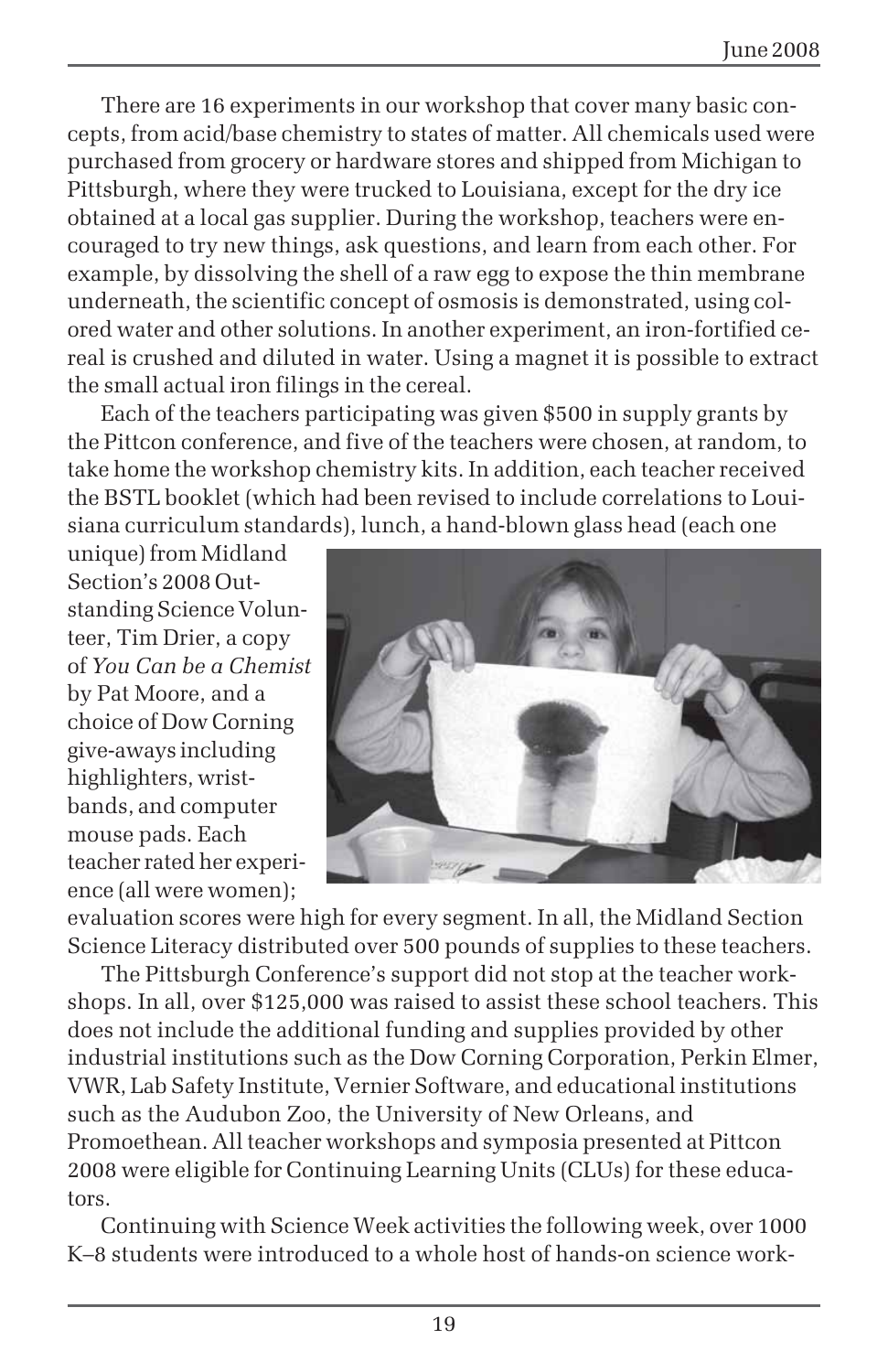shops designed not to just demonstrate science, but to involve the students in science. The workshops scheduled for Monday were designed primarily for elementary grades 4–6. The workshops on Tuesday and Wednesday were best suited for middle school grades 6–9. All of the workshops were filled to capacity. Students and teachers attending the workshops received t-shirts with a Pittcon/Science Week logo. These ten different workshops ranged from *The Behavior of Gases* to *Chromatography* to *Air Rockets* and everything in-between, mentored by volunteer chemists, college students, and educators. These 30-minute sessions were designed such that the students became the "chemists."

Our session on the separation of mixtures into compounds was entitled *Fun through Paper Chromatography*. Teaching six sessions, each day, Monday through Wednesday, in back-to-back 30-minute segments, the students learned about chromatography using water, pipettes, coffee filters, paper towels, and Vis-à-vis water-soluble ink markers. Chemicals, mixtures, and separations of various kinds were discussed during the period, and students learned the benefits of chromatography (popularized by the TV show *CSI*) as they separated various inks. They experienced the use of science in creating art, what it means to formulate and test a hypothesis, and what kinds of things scientists do. All sessions were lively and interactive. Some parents and teachers were also in attendance—all were encouraged to participate.

Before leaving, all students were given a *You Can be a Chemist* book, and teachers were given enough Dow Corning donated give-aways to share with their classes back at school.

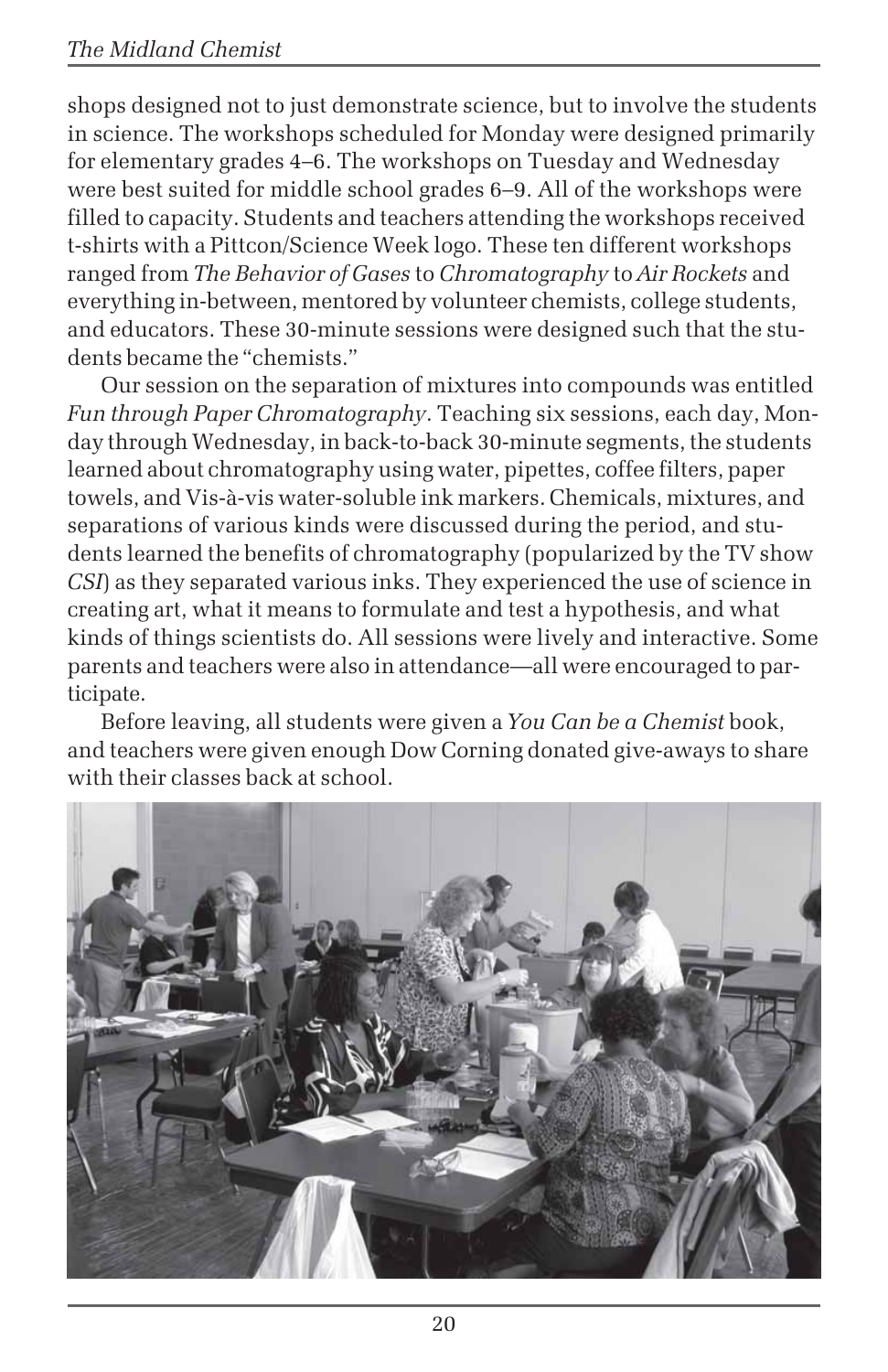On Tuesday, we were asked to host a special group of younger children who were attending an abbreviated Science Week program. These children ranged in age from two to seven, but were accompanied by adult helpers. All the children were assisted in doing their own color separations. One of the helpers told us that one of the little girls did not want to come to the session, but at the end did not want to leave.

Also during this week, a special Forensic Science Workshop for seniorhigh students was held. Paula Gregory discussed DNA technology and how it has transformed forensics and the criminal-justice system. Paula was able to share her experience in making the "learning about science" fun for students at every level. Adam Becnel of the Louisiana State Crime Lab spoke about crime investigation methods, forensics, and careers in law enforcement. Hands-on crime scene investigation activities provided high-school students with a fresh look at chemistry careers.

Later in the week, there was a lecture/demonstration program at the La Nouvelle Orleans Ballroom in the Morial Convention Center for students in grades 9–12. The title of the program was "The Dead Chemists Society Presents: From Molecules to Bowling Balls." The Dead Chemist Society demonstration programs have been an annual event at Louisiana Science Teachers Association conferences since 1990. It featured about 15 to 20 demonstrations that illustrate a wide variety of scientific principles. The program lasted for approximately one hour and fifteen minutes. It is nationally recognized as one of the most interesting, entertaining, and educational programs of its type.

So what did we, as a group, learn during our New Orleans experience? Being involved in both the teachers workshop and the student workshop in New Orleans was a very rewarding, yet humbling experience. We had hoped that the hands-on demonstrations that we presented would be exciting for both the teachers and the students. We were very pleased to be told at the end of the conference that our sessions were the most popular at Science Week. We have also been invited back to provide workshops at Pittcon 2009 (Chicago) and 2010 (Orlando). The pleasure for us was the knowledge that we were able to contribute in a small but important way to the knowledge basic chemistry to a few of the citizens of New Orleans, and that hands-on learning makes a difference.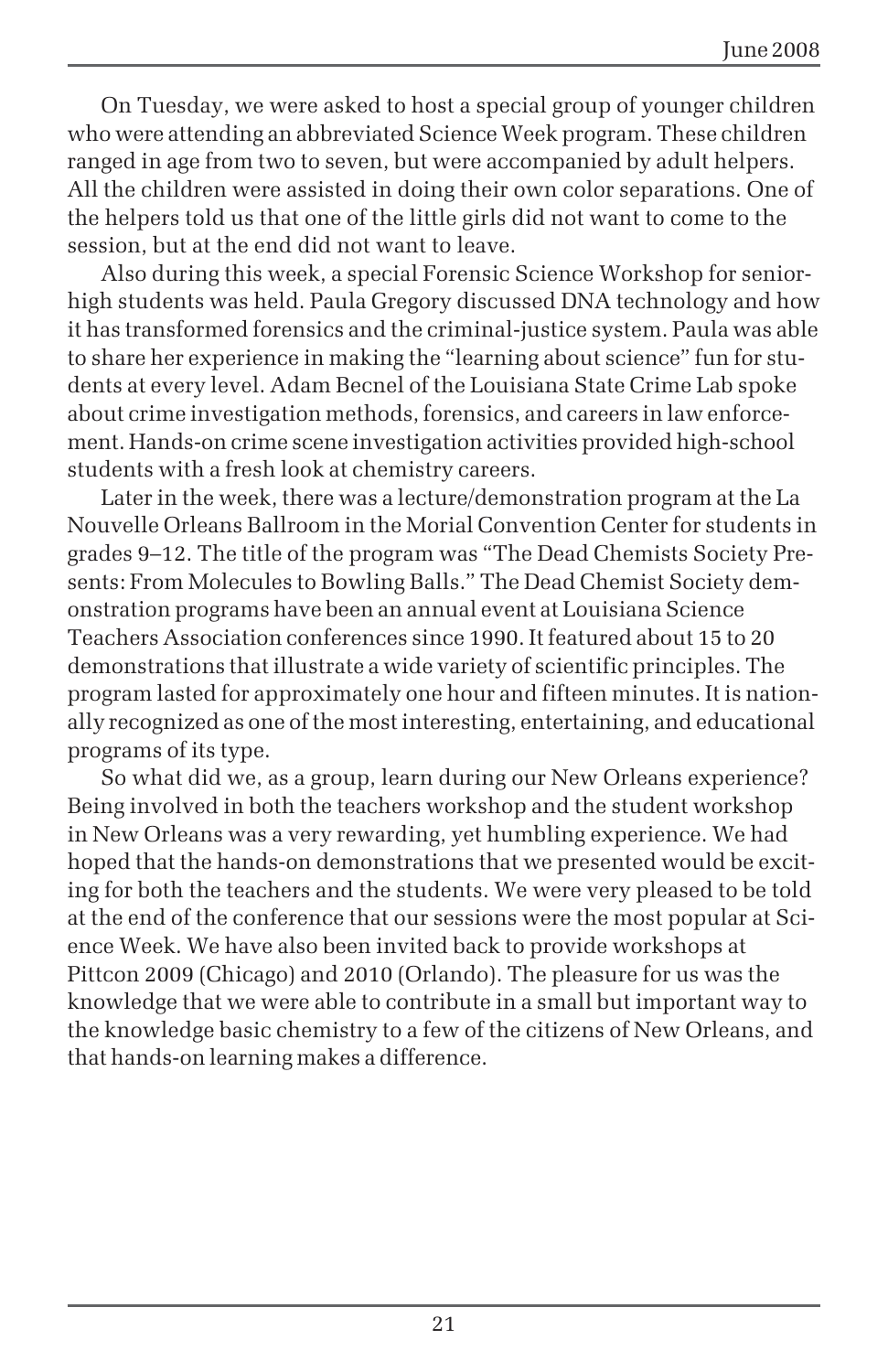# **Community Organizations Co-sponsor 2008 Earth Day with Midland Section**

*By Gretchen Kohl*

**E**arth Day 2008 was **C**celebrated on April 19, 2008, co-sponsored by the Midland Section, the Alden B. Dow Museum of Science and Art, the Whiting Forest, and the Chippewa Nature Center. An Earth Day Expo science fair event was held from 10:00 a.m. to 3:00 p.m. at the Midland Center for the Arts, which houses the Dow Mu-



*Midland Section Chair Dorie Yontz helps a young Earth Day visitor with an experiment.*

seum. A variety of booths were available for hands-on activities, many of which were focused on water-related activities, in keeping with the ACS National theme of "Streaming Chemistry."

A special feature of the event was the continuous showing of the Great Lakes Environmental Student Film Festival winners from 2008. This festival is sponsored by Delta College and is open to middle-school, highschool, and college students. Entry forms were provided for anyone who wants to compete for the 2009 festival. The first-place winner in each Feature (up to 30 minutes) video category will receive \$1000 and in the Public Service Announcement category will receive \$500 award and will be able to show their work at the film festival at the Bay City State Theatre. The firstplace winners in the photographic competition will receive a \$500 award. Recognition will be awarded in the first, second, and third categories.

Another special event was two showings of "Animals of the Rain Forest," a Michigan-based traveling exhibit. This show featured live animals and emphasized the importance of the rainforest, diversity of its habitats, and the impact of deforestation. The Midland Recycling Center and Landfill, the Little Forks Conservancy, and the Chippewa Nature Center all had booths with hands-on activities. The Dow Museum had an interactive game set up in the theater lobby, where kids could "be" a water drop and could experience becoming a cloud and raining on the earth and eventually completing the whole water cycle, with an accompanying coloring book page. The *Appledore*, a Bay City-docked, 85-foot research schooner, was repre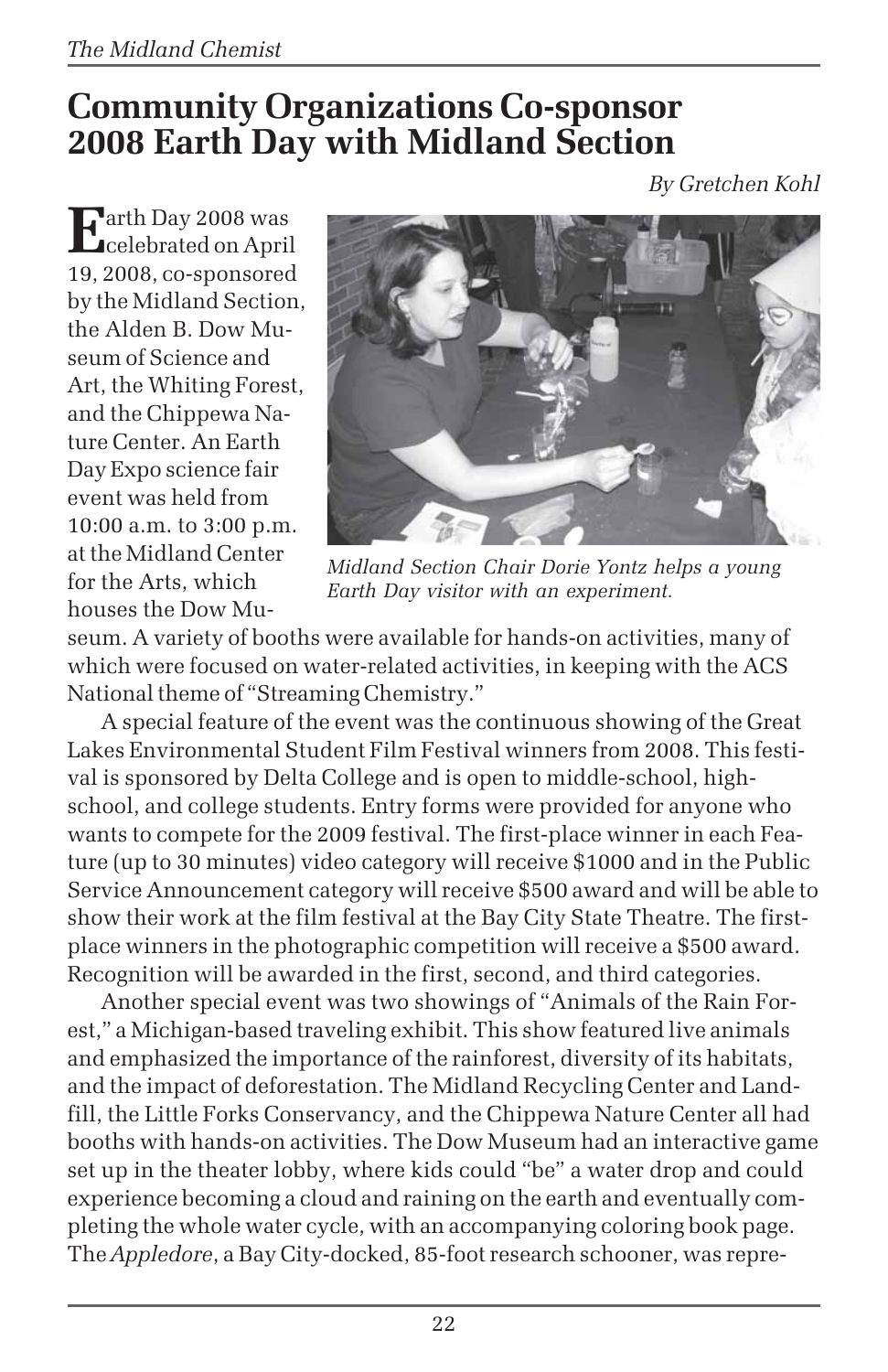sented by a booth that showed the projects they are doing and how the community can learn from their cruises and demonstrations. They handed out imprinted water bottles to fill with tap water as a reusable alternative to "store-bought" bottled water.

The Saginaw Children's Zoo provided a booth featuring live animals and other tactile displays. The ACS booth displayed the winners of our CCED haiku contest that featured the winners from area elementary schools. There was also hands-on chemistry showing the amazing properties of water, including water tension, wettability (or not) of sand, how to create a vortex, water absorbency of diapers, and PVA growing dinosaurs. There was also a nine-question quiz about the Earth's bodies of water. Participants all received stickers and issues of ACS's *Celebrating Chemistry*. The Midland Section provided pizza and soda for the presenters. Over 500 people participated in the Earth Day event, despite this being the first Saturday with nice weather in Midland.

Two other Earth Day events ran concurrently: hiking and display exhibits at the Whiting Forest (including a scavenger hunt and free refreshments in the visitor center) and a "Green Gardening Day," featuring crafts and planting projects, at the Chippewa Nature Center. All three events were advertised on the same handbill and press release, which were mailed to all members of all three venues and to local schools. A print advertisement also ran in the *Midland Daily News*, on a special Earth Day event page.



*Midland Recycling presented some interesting and challenging puzzles.*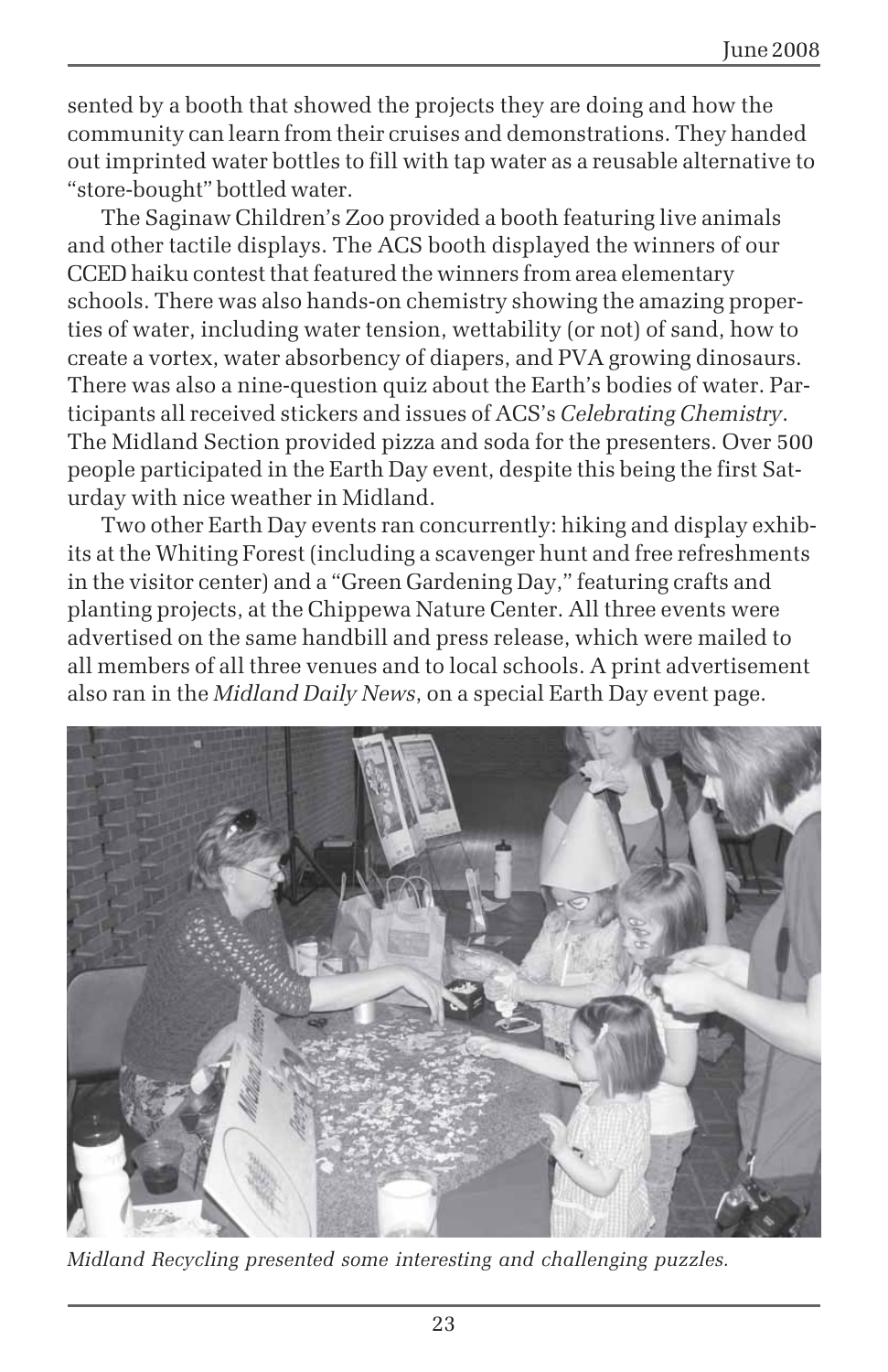# **In Past Issues of** *The Midland Chemist*

*By Wendell L. Dilling, Midland Section Historian*

- **40 Years Ago This Month**—In *Education Committee Activities Outlined* by Dr. Howard Potter: "The first event is the 'Outstanding Chemistry Student Award.' One student from Central Michigan University and one from Alma College is named annually by the staff at each school. The recipient is guest of the Section at the dinner for the speaker and is recognized at the November meeting."
- **30 Years Ago This Month**—In *Councilors Request Member Opinion* by David C. Young, Wendell L. Dilling, and Eldon L. Graham: "At the ACS Council meeting in Anaheim, the Women Chemists Committee submitted the following motion: 'That the Council recommend to the Board of Directors that future National Meetings determined to be held in one of the fifty states be scheduled only in those states which have ratified the Equal Rights Amendment (ERA). In addition, every effort should be made to reschedule meetings currently planned in states which have not ratified the Equal Rights Amendment.'"
- **20 Years Ago This Month**—In the *Editorial* by Muthyala Ramaiah: "I was told when I first moved into Midland that it has highest number of science graduates per capita in the country. Whether this is correct or not, the probability for it to be true is certainly high. Therefore, one would expect our schools should have exceptionally high quality of education. But, I hear more often than I want to, that we are lacking better teachers and good science curriculum in our school system."
- **10 Years Ago This Month**—In *Councilor's Report, 215th National ACS Meeting, Dallas, Texas* by Bob A. Howell: "There was great news from the Employment Clearing House—147 employers posted 1336 positions available with 1039 candidates registered. This represents the best ratio of available positions to job candidates that we have witnessed for perhaps the past ten years. Hiring at the M.S. level is up strongly with starting salaries up 10–15% over a year ago. Hiring is also strong at the B.S. level but many B.S. chemists are being hired as technicians or temporary contract employees."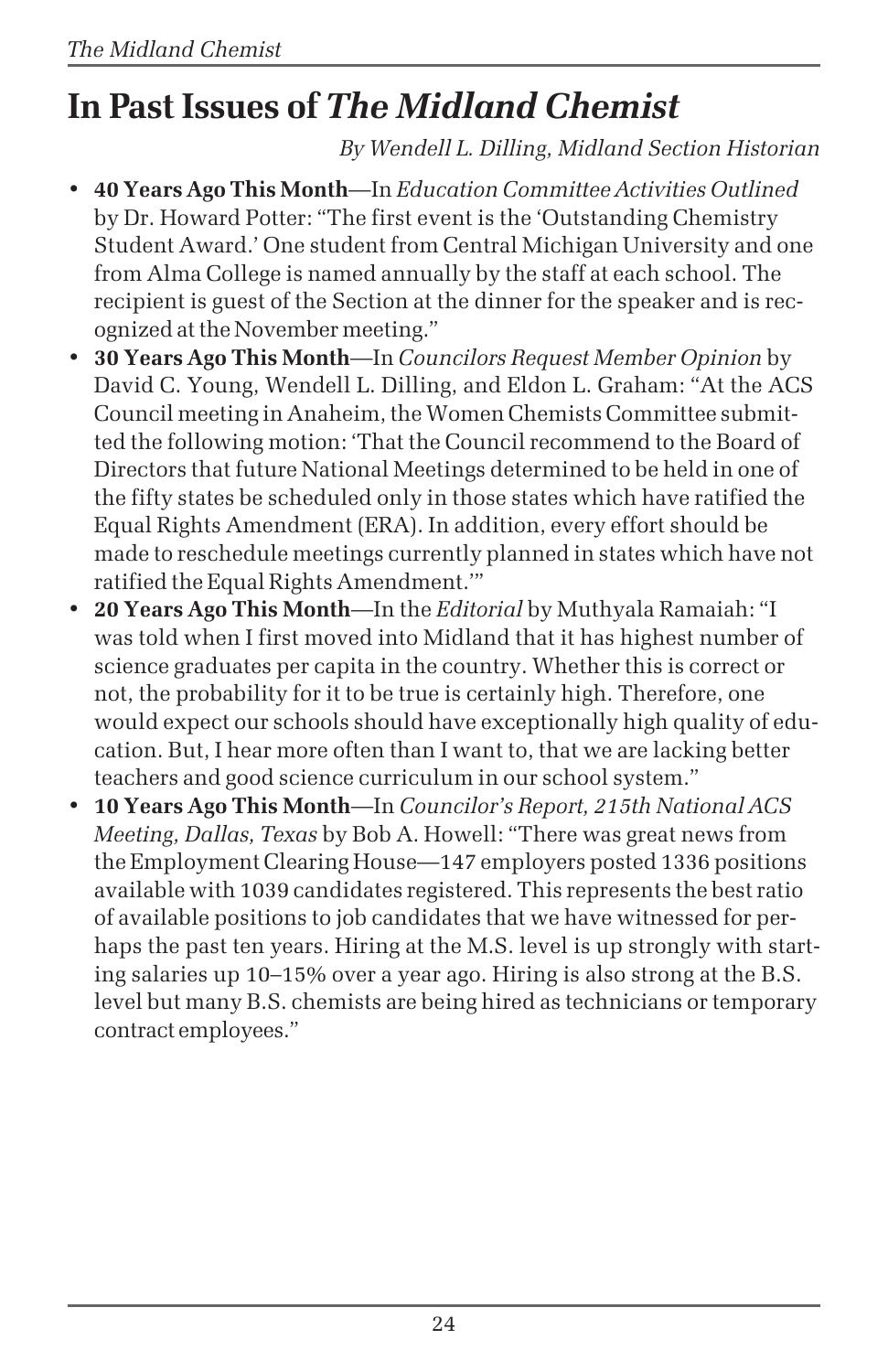## *Call for Volunteers*

**Program:** Dow Chemical's Public Affairs group has asked the Midland ACS for help during the Dow Family Reunion. Members of the Dow family will be taking a tour of the plant and they would like to have chemistry-related activities for the kids.

**Position/Job:** Volunteers to conduct hands-on demos with kids of various ages. (All materials and instructions will be provided.)

**Time/Date Needed:** Morning of Friday, June 27, 2008. Starts at 9:00. Ends before lunch.

**Location:** Lobby of 1790 building at Dow Chemical. This is a public building, so no special access is required.

**Skills Needed:** Willingness to spend a few hours out of your work day to bring science to life for kids.

**Contact:** Dorie Yontz by June 7, dyontz@dow.com, 989-636-2571

## *Call for Volunteers*

**Program:** Professional Day at the Midland County Fair **Position/Job:** Help staff the ACS Professional Day event at the Midland County Fair; serve food, provide science demonstrations, sell ride bands, etc.

**Time/Date Needed:** Thursday, August 14, 3:00–8:00 p.m. (or a portion thereof)

**Location:** Midland Fairgrounds (exact location to be determined) **Skills Needed:** Make popcorn, cook hot dogs, excite kids about science

**Contact:** Jennifer Dingman by August 1, j.dingman@dowcorning.com, 989-496-8290



#### • Technical writing

- Editing
	- Technical graphics
		- Electronic publishing
			- Training
				- Consulting

Struggling with a crucial conference paper, presentation, thesis, or report? Need a manual for new equipment, a computer program or a work process?

Editech is a full-service technical communication firm that specializes in chemistry-related documentation. Contact us todav!

Visit Editech at www.editech-mi.com or call (989) 832-7485.